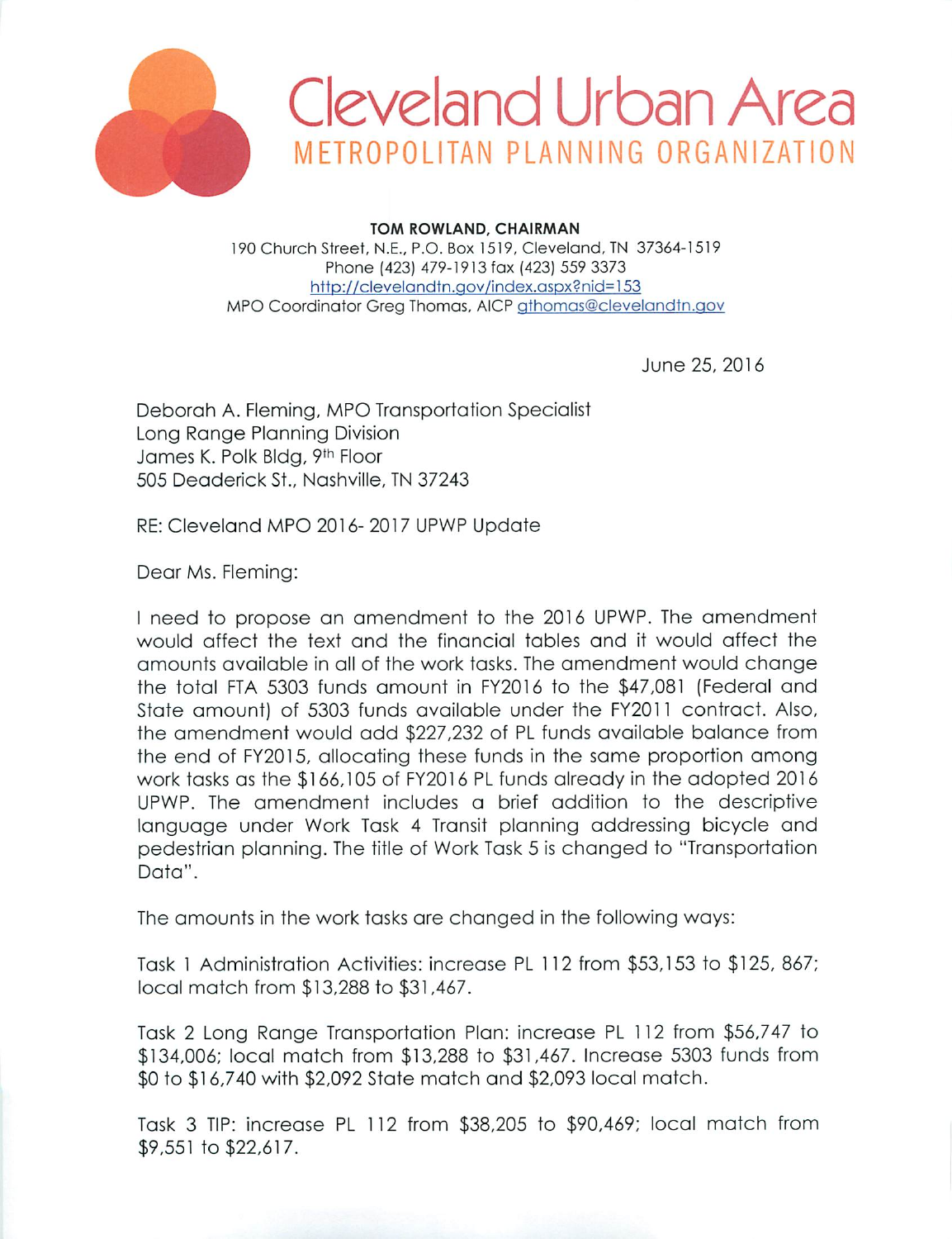Task 4 Transit Planning: increase PL 112 from \$8,000 to \$19,361; local match from \$2000 to \$3,872. 20002,500 to \$5,909. Decrease 5303 funds from \$27,141 to \$25,110 with a change in the State match from \$3,393 to \$3,138, and a change in the local match from \$3,393 to \$3,139.

Task 5 Transportation Data: increase PL 112 from \$10,000 to \$23,634; local match from \$2,500 to \$5,909.

Thanks and please let me know if you have any immediate questions or concerns and I look forward to receiving your comments after review.

Sincerely,

Greg Thomas, AICP **MPO** Coordinator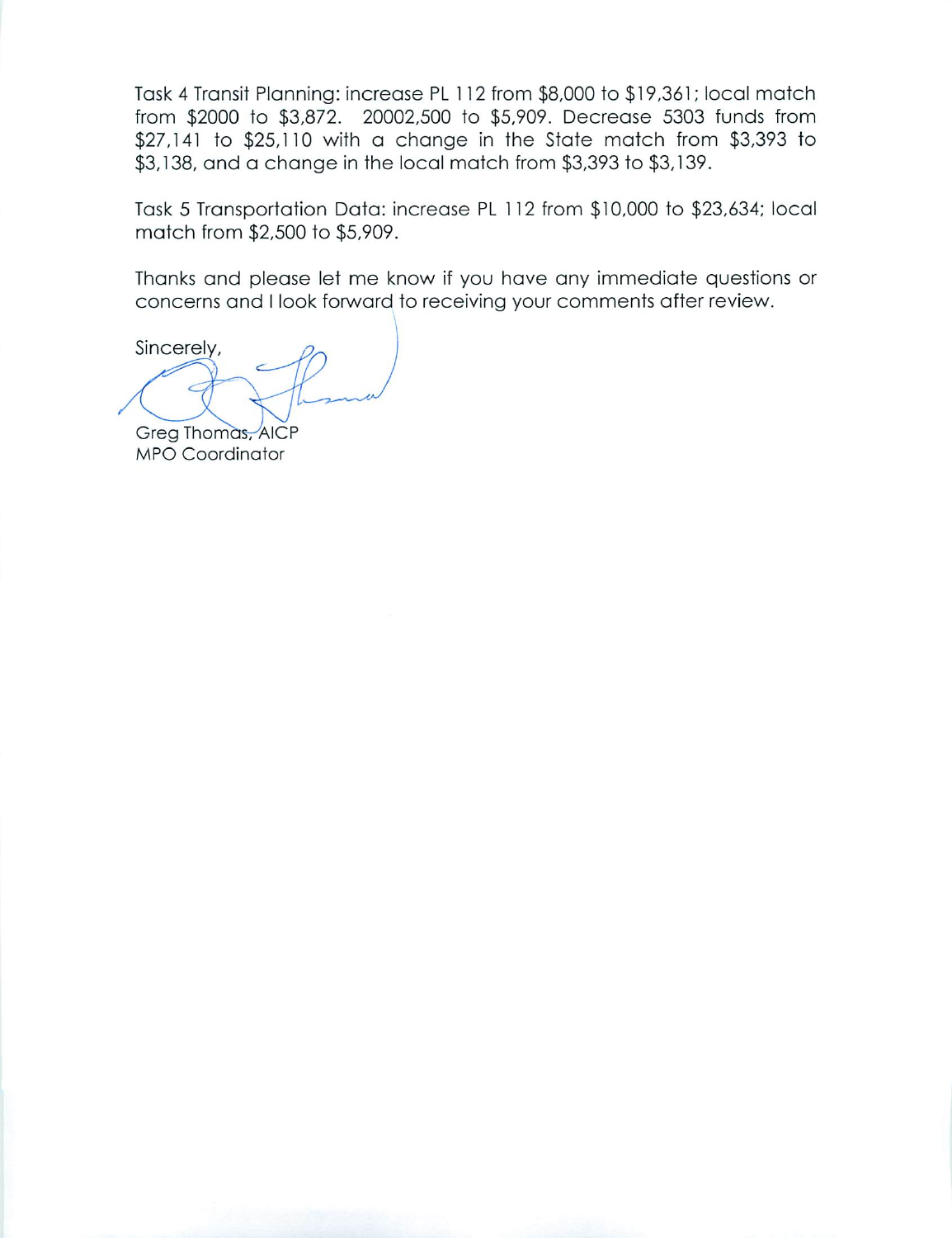TDOT Project No.: 065303-53-00<br>FTA Project No.: TN-80-0004-0

 $7 - 1 - 11$  G



|                                                                                                                                                                                                                |                                                                     | <b>GRANT CONTRACT</b>                                  |          |                   |                              | (cost reimbursement grant contract with a federal or Tennessee local or quasi-governmental entity) |  |
|----------------------------------------------------------------------------------------------------------------------------------------------------------------------------------------------------------------|---------------------------------------------------------------------|--------------------------------------------------------|----------|-------------------|------------------------------|----------------------------------------------------------------------------------------------------|--|
| <b>Begin Date</b>                                                                                                                                                                                              |                                                                     | End Date                                               |          | Agency Tracking # |                              | Edison ID                                                                                          |  |
|                                                                                                                                                                                                                | July 1, 2011                                                        | June 30, 2016                                          |          | 40100-04613       |                              | 346                                                                                                |  |
|                                                                                                                                                                                                                | <b>Contractor Legal Entity Name</b>                                 |                                                        |          |                   |                              | <b>Edison Vendor ID</b>                                                                            |  |
|                                                                                                                                                                                                                | City of Cleveland                                                   |                                                        |          |                   |                              | 4062                                                                                               |  |
|                                                                                                                                                                                                                | Subrecipient or Vendor                                              | CFDA#                                                  |          |                   |                              |                                                                                                    |  |
|                                                                                                                                                                                                                | $\boxtimes$ Subrecipient   Vendor                                   | 20.505                                                 |          |                   |                              |                                                                                                    |  |
|                                                                                                                                                                                                                | Service Caption (one line only)<br>FY 2011 5303 Planning Assistance |                                                        |          |                   |                              |                                                                                                    |  |
| Funding -<br>FY                                                                                                                                                                                                | <b>State</b>                                                        | Federal                                                |          | Interdepartmental | Other                        | <b>TOTAL Contract Amount</b>                                                                       |  |
| 13                                                                                                                                                                                                             | \$5,231.00                                                          | \$41,850.00                                            |          |                   |                              | \$47,081.00                                                                                        |  |
|                                                                                                                                                                                                                |                                                                     |                                                        |          |                   |                              |                                                                                                    |  |
| TOTAL:                                                                                                                                                                                                         | \$5,231.00                                                          | \$41,850.00                                            |          |                   |                              | \$47,081.00                                                                                        |  |
|                                                                                                                                                                                                                |                                                                     | American Recovery and Reinvestment Act (ARRA) Funding: |          |                   | $\boxtimes$ NO<br><b>YES</b> |                                                                                                    |  |
| Budget Officer Confirmation: There is a balance in the<br>appropriation from which obligations hereunder are<br>required to be paid that is not already encumbered to pay<br>other obligations.<br>Noal Han RE |                                                                     |                                                        |          | GG-13-34674-00    | OCR USE - GG                 |                                                                                                    |  |
| TX00114831                                                                                                                                                                                                     | Speed Chart (optional)                                              | Account Code (optional)                                | 71304000 |                   |                              |                                                                                                    |  |

TX00114832

Edison Address #1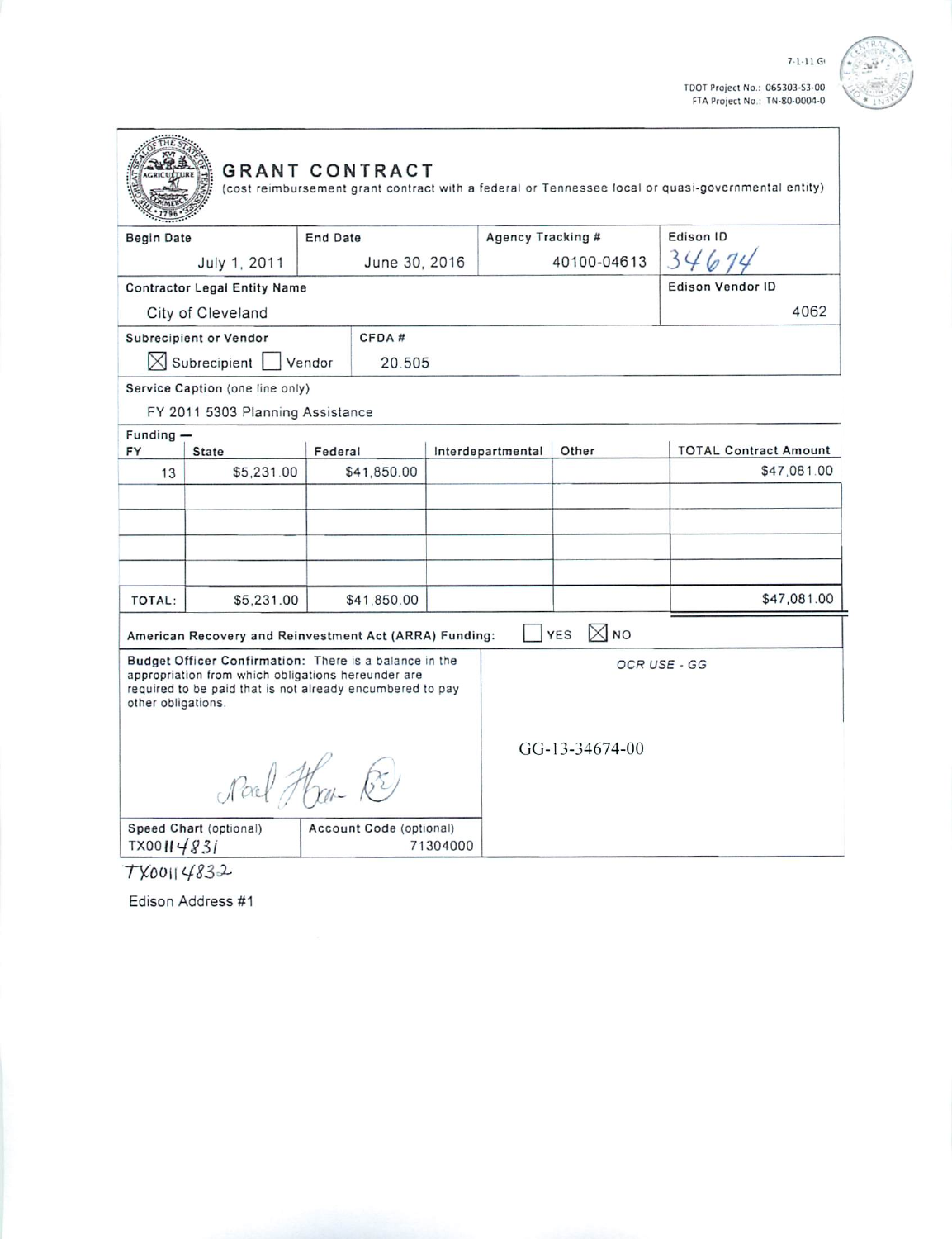# **III. On-going Challenges, Accomplishments, and Proposed Work Tasks….**

# **C. Work Tasks for 2016-2017 UPWP….**

# **Work Task I --- ADMINISTRATIVE ACTIVITIES**

#### **Responsible Agencies**

The responsible agencies include the Tennessee Department of Transportation (Long Range Planning Division, the Local Program Development Division, and Multimodal Transportation Resources Division) and the Cleveland Urban Area Metropolitan Planning Organization.

#### **Purpose**

To manage and administer the transportation planning program and ensure the participation and cooperation with all involved agencies, citizen groups, and individuals is a transparent and public process.

#### **Previous Work**

The MPO staff arranged, advertised, conducted and recorded all of the MPO Executive Board and TCC meetings during FY2014-FY2015. The MPO staff prepared quarterly billings for the 2014-2015 fiscal years. Each year the MPO staff prepares and manages the Unified Planning Work Program (UPWP) and attends various Federal Highway Administration and Tennessee Department of Transportation training sessions.

TDOT Multimodal Transportation Resources will administer correspondence and telephone contacts regarding river transportation, urban public transit, rail service, ridesharing, and transportation systems management. Representatives of this office will participate in MPO meetings; distribute federal guidelines and requirements; conduct seminars and work sessions; provide advice and assistance concerning feasibility of river transportation development; review study documentation and reports; administer funds for port development. This office will coordinate FTA's Section 5303 and other transit funding programs serving the MPO area.

# **FY2016-FY2017 Tasks**

**1.** Develop and oversee work schedules and study agreements, coordinate activities of the MPO Executive Board and TCC and provide information upon request.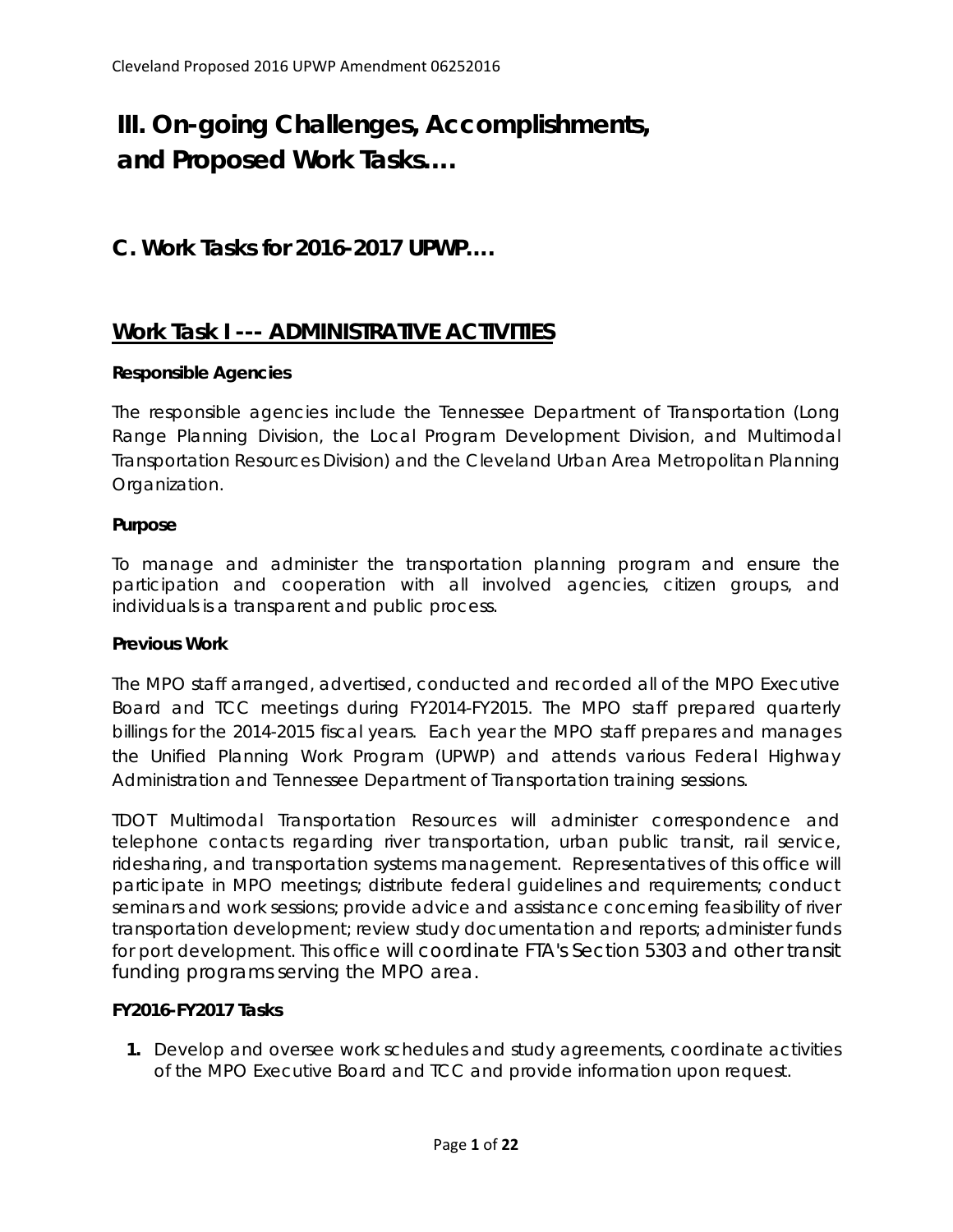- **2.** Develop and maintain agreements with appropriate parties of the planning process and update Prospectus and By-laws when needed, and any other amendments to bring the document(s) into compliance. This will include the means for remaining proactive; ensure compliance with ADA legislation; and ways to seek out the underserved. Organizational and outreach activities for the Title VI Program will continue throughout the year and the MPO will update as needed the Annual Title VI compliance report.
- **3.** Develop the FY2018-FY2019 Unified Planning Work Program for MPO Executive Board adoption and submittal to TDOT, FHWA, and FTA.
- **4.** Make amendments to the FY2016-FY2017 UPWP as required.
- **5.** Encourage a cooperative and open transportation planning process through the participation of interested individuals, organizations, and local/state governments.
- **6.** Participate in the Association of Metropolitan Planning Organizations and Tennessee Association of MPO Coordinators meetings.
- **7.** Serve as a source of state and federal policy review, study documentation and reports, and otherwise coordinate with TDOT Multimodal Transportation Resources and the SETHRA as operators of the local transit system CUATS regarding FTA funds and FTA programs 49 CFR 5309, 5303, 5307 and 5310.
- **8.** The MPO staff will provide data and transportation planning assistance for transportation projects enhancing modal choice, including project proposal development for competitive grant applications under various sources including Safe Routes to Schools and Transportation Alternatives funds.
- **9.** The MPO staff will collaborate with officials at the Cleveland Urban Area Transit System (CUATS), SETHRA's transit system in the Cleveland Urbanized Area, to pursue any transit grants available and to ensure a comprehensive and collective approach to transportation planning is practiced to guarantee the citizens public transportation.
- **10.** The Long Range Planning Division of TDOT will work jointly with the MPO to establish the administrative and technical procedures required, prepare contractual agreements as required, attend all study meetings, distribute special and annual reports and study documents, review and analyze individual transportation planning projects and studies, and undertake general administrative activities. The MPO will continually look for guidance from the Long Range Planning Division at TDOT on all issues pertaining to the MPO.

# **Products**

Products of the MPO staff include minutes of MPO meetings, monthly meeting packets, quarterly progress reports, various contracts and agreements, files and records as required, and the UPWP. Additionally, MPO staff will perform all work necessary to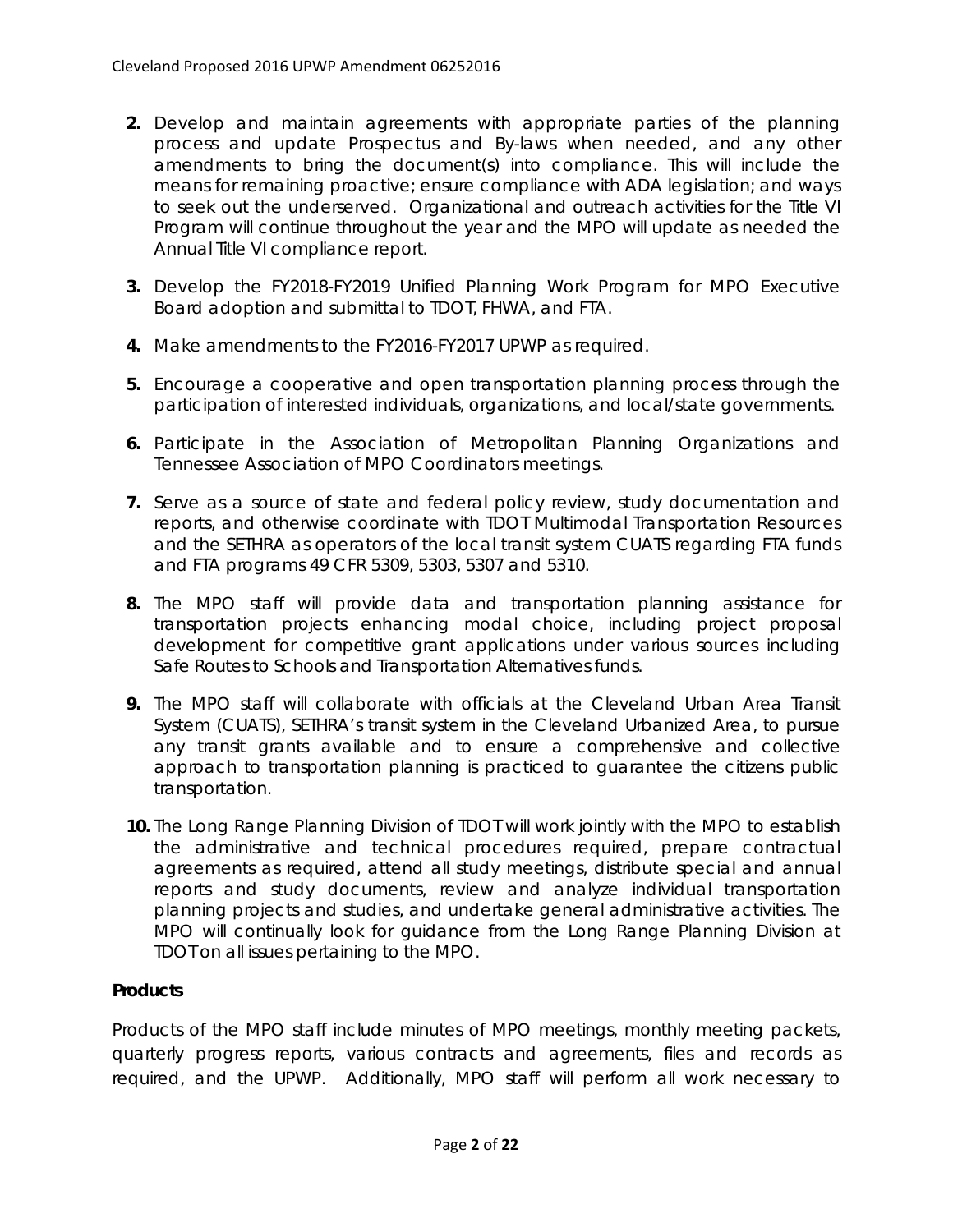maintain an ongoing transportation planning program that meets FTA, FHWA and TDOT requirements and regulations.

#### **Figure 6: Task I Product Schedule**

| Product                                            | Schedule                  |  |  |
|----------------------------------------------------|---------------------------|--|--|
| <b>FY2018-FY2019 Unified Planning Work Program</b> | Winter/Spring/Summer 2017 |  |  |
| Amendments/Adjustments to the UPWP                 | As needed                 |  |  |
| <b>Quarterly Invoices and Reports</b>              | Quarterly                 |  |  |
| <b>Administration and Coordination of meetings</b> | On-going task             |  |  |

# **Work Task II--- LONG RANGE TRANSPORTATION PLANNING**

# **Responsible Agencies**

The responsible agencies include the Cleveland Urban Area Metropolitan Planning Organization; City of Cleveland, Bradley County; and the Tennessee Department of Transportation, Long Range Planning Division.

# **Purpose**

The Cleveland Area Metropolitan Planning Organization, in conjunction with Bradley County, City of Cleveland, the City of Charleston, the Town of Calhoun, McMinn County, SETHRA, FTA, FHWA, and TDOT, will work to prepare the 2040 Regional Transportation Plan for adoption and amend the adopted plan as needed. Major activities for the MPO beginning in FY2016-FY2017 will be the adoption process for the 2040 RTP, continued participation TDOT's new Statewide Long Range Plan, and preparation for the implementation of Performance Based Planning and programming.

# **Previous Work**

The MPO hired consultants to work with staff in the development of the 2040 RTP. TDOT has worked with the MPOs to help with model development, freight planning and ITS development and implementation. The MPO, working with consultants, developed amendments to the 2035 RTP as needed to implement various projects.

# **FY2016-FY2017 Tasks**

**1.** The MPO staff will continue the on-going management of the 2035 RTP and the development, adoption, and implementation of the 2040 RTP. This effort will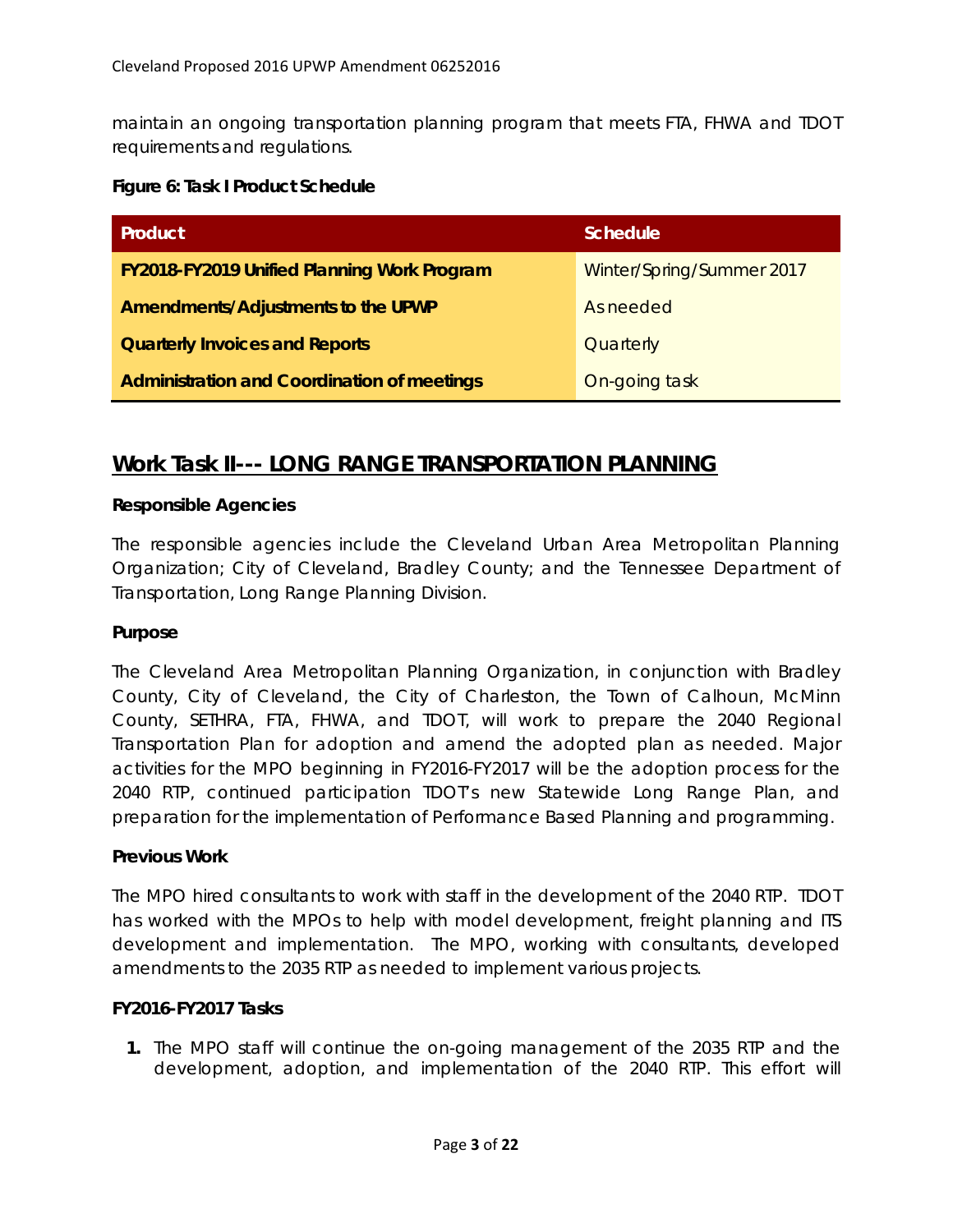address the needs of passengers and freight encompassing highway transportation, transit, and non-motorized modes.

- **2.** Work will continue on model development, ITS architecture and planning and assistance with freight planning as needed.
- **3.** The MPO will remain proactive by addressing problems before they arise, by creating a planning network with consistent up to date data and projections to use in the travel demand model and other plans that will show a clearer picture of future needs within the MPO planning area boundary.
- **4.** The MPO will continue to manage the updates and maintenance of the new travel demand model to ensure the accuracy of the data and to ensure that the most recent data is available for input into the model.
- **5.** The MPO will continually update the Environmental Justice portion of the RTP to incorporate changes in the TIP and future projects, and to reflect available data from the 2010 Census.
- **6.** FHWA has developed INVEST (Infrastructure Voluntary Evaluation Sustainability Tool), a web-based collection of voluntary best practices. The evaluation criteria in INVEST address the "triple bottom line" principles of sustainability (social, economic, environmental) across three key areas of transportation planning: systems planning, project development criteria, and operations and maintenance criteria. The MPO will utilize the Systems Planning (SP) portion of INVEST for evaluation of the RTP.
- **7.** The MPO will continue coordinate with TDOT in the development of TDOT's new Statewide Long Range Plan.
- **8.** The MPO will coordinate with TDOT in various aspects of MAP-21 required performance management that affect long range planning by the MPO and which contain reporting requirements applicable to the MPO.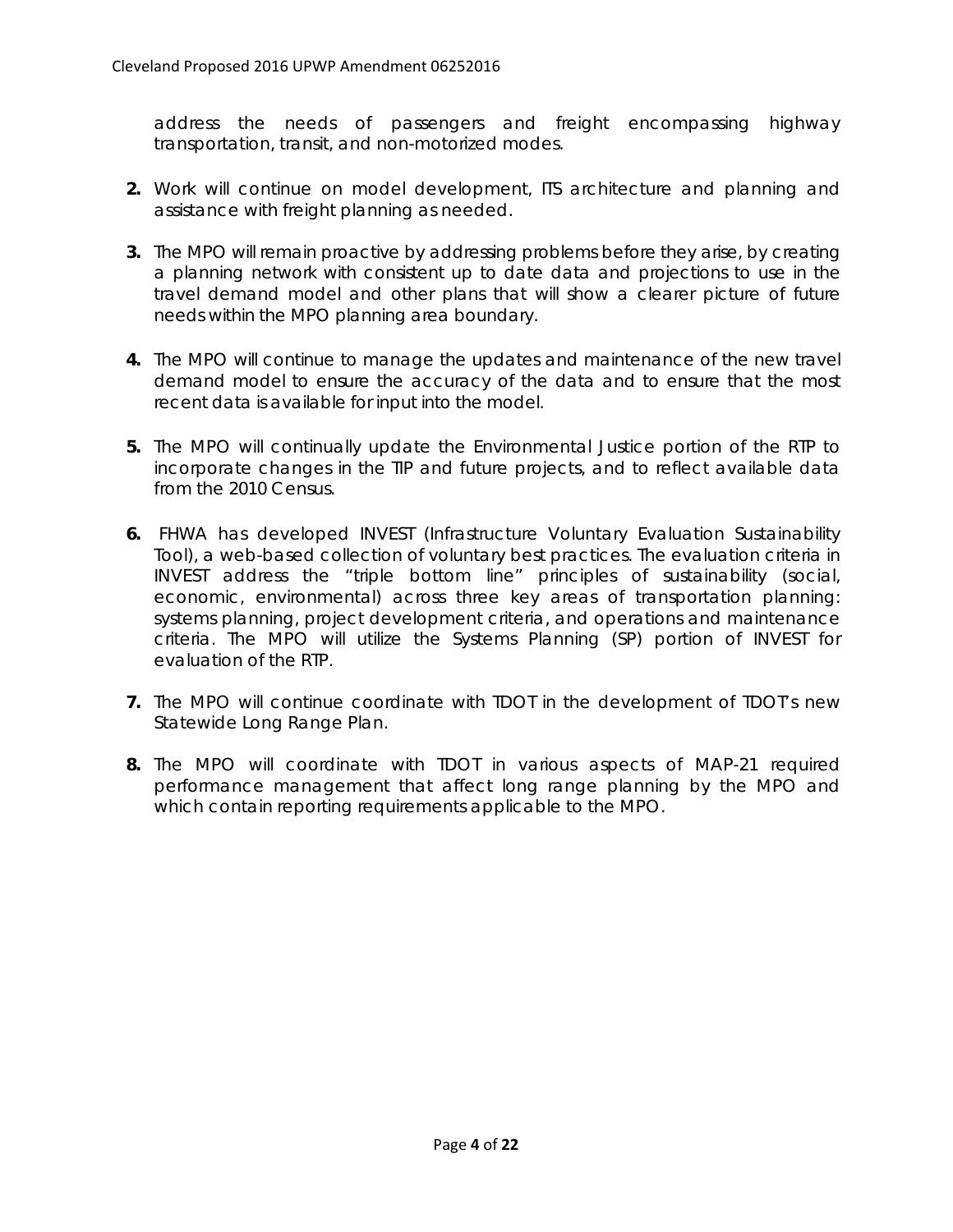# **Products**

A continually updated Long-Range Transportation Plan for the Cleveland, Tennessee MPO Area

#### **Figure 7: Task B Product Schedule**

| <b>Product</b>                                                                                                          | Schedule             |
|-------------------------------------------------------------------------------------------------------------------------|----------------------|
| <b>Regional Transportation Plan Amendments</b>                                                                          | As needed            |
| New Long Range Transportation Plan (2040 RTP)                                                                           | Complete Spring 2016 |
| Administration and coordination of meetings required<br>for the RTP amendment or adjustment process                     | As needed            |
| Develop and Implement Performance Based Planning<br>and Programming approach for MPO in cooperation<br>with <b>TDOT</b> | On-going             |

# **Work Task III --- TRANSPORTATION IMPROVEMENT PROGRAM**

#### **Responsible Agencies**

The responsible agencies include the Tennessee Department of Transportation, Long Range Planning Division; and the Cleveland Urban Area Metropolitan Planning Organization.

# **Purpose**

The Cleveland Area Metropolitan Planning Organization, in conjunction with Bradley County, City of Cleveland, FTA, FHWA, and TDOT, will continue to work collaboratively to manage the FY2014-FY2017 Transportation Improvement Program (TIP) and coordinate with local agencies to ensure the advancement of projects in the TIP. These agencies will also work to develop and implement the FY2017-FY2020 TIP. All work to be completed on this task will be in compliance with the MPO adopted Public Participation Plan, to ensure that public involvement is included in the end products.

#### **Previous Work**

The MPO Executive Board adopted the FY2014-FY2017 TIP in October 2013. In FY2014- FY2015, working with Parson Brinkerhoff, MPO staff processed TIP amendments and adjustments to ensure successful management of the 2014-2017 TIP and effective implementation of projects programmed in the TIP, and it is expected that staff will continue to process amendments and adjustments to the 2014-2017 TIP and 2017-2020 TIP as needed.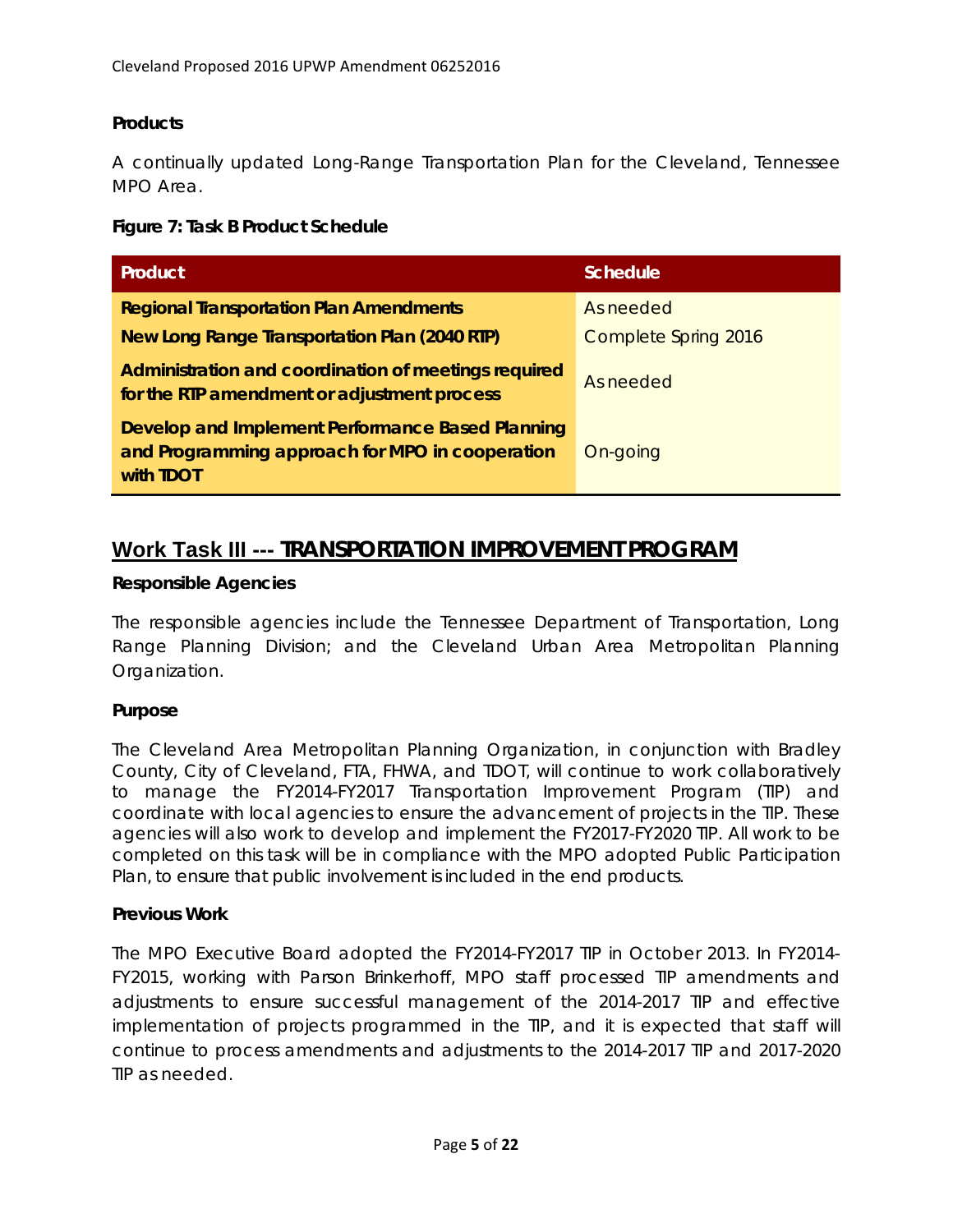### **FY2016—FY2017 Tasks**

- **1.** The MPO will amend and adjust the FY2014-FY2017 TIP as needed.
- **2.** The MPO will review proposed projects by TDOT, local implementing agencies, CUATS, and private developers for transportation, for Title VI impacts, and consistency with the RTP.
- **3.** The MPO will be addressing the requirements of 24 CFR 450.322 that pertain to the annual listing of obligated projects. The MPO will monitor projects that are programmed in the TIP to ensure proper funding and priorities are being met.
- **4.** The MPO will develop the 2017-2020 TIP

#### **Products**

Products will include any amendments and adjustments to the FY2014-FY2017 TIP and the development and adoption of the 2017-2020 TIP.

#### **Figure 8: Task C Product Schedule**

| <b>Product</b>                                                            | <b>Schedule</b>             |
|---------------------------------------------------------------------------|-----------------------------|
| Amendments / Adjustments to the TIP                                       | On-going task               |
| <b>Listing of Obligated Projects</b>                                      | Spring 2016 and 2017        |
| <b>MPO Project Priority List for TDOT</b>                                 | Winter 2016 and 2017        |
| Administration and Coordination of meetings for the<br><b>TIP process</b> | On-going task               |
| <b>Develop 2017-2020 TIP</b>                                              | Winter, Spring, Summer 2016 |

# **Work Task IV--- TRANSIT PLANNING**

#### **Responsible Agencies**

The responsible agencies include Tennessee Department of Transportation, Project Planning Division and Multimodal Transportation Resources Division; Cleveland Urban Area Metropolitan Planning Organization, City of Cleveland, City of Charleston, Town of Calhoun, Bradley County, McMinn County, and the Southeast Tennessee Human Resources Agency.

#### **Purpose**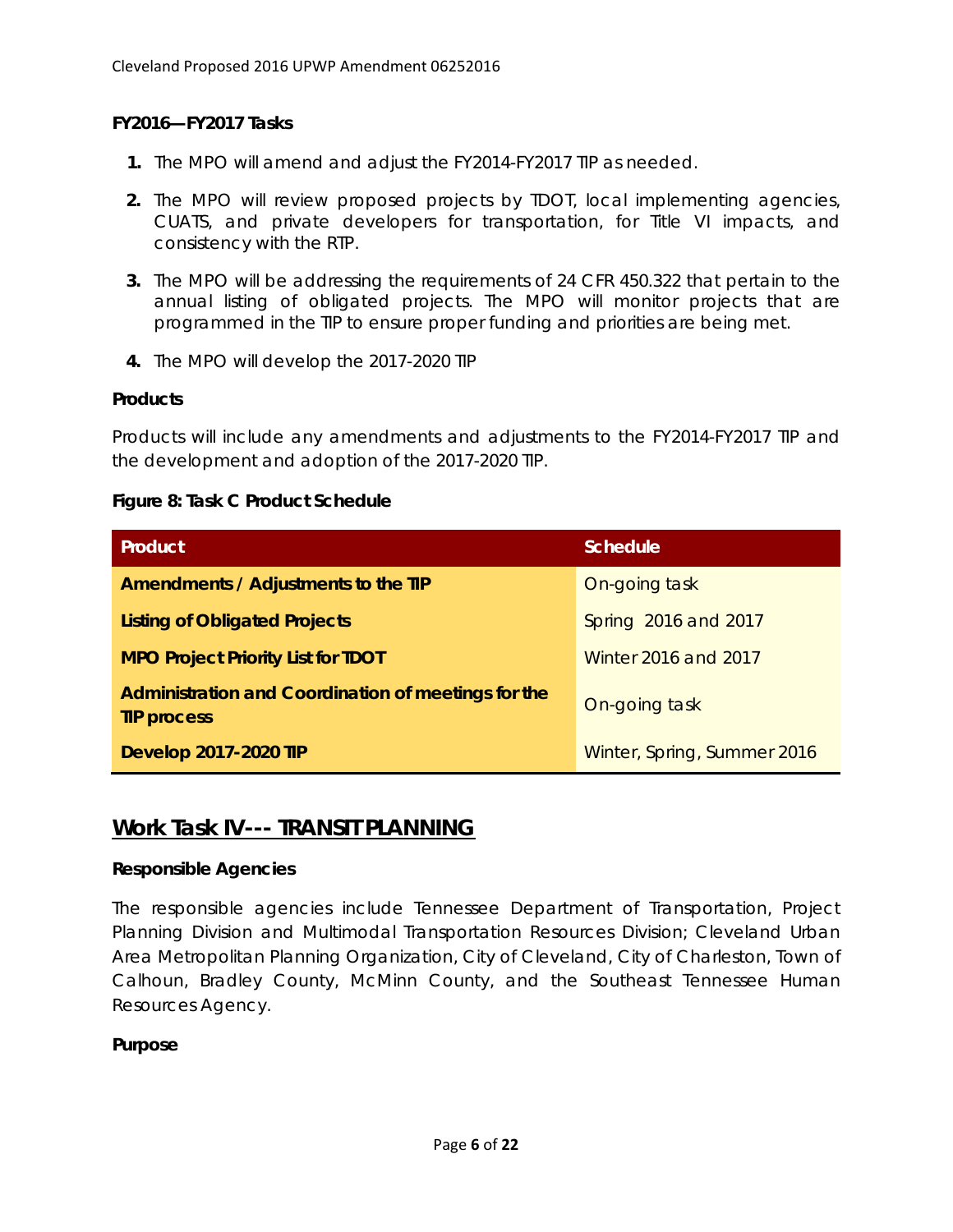The Cleveland Area Metropolitan Planning Organization will work in partnership with Bradley County, City of Cleveland, FTA, and SETHRA, to address the transit needs of the population within the MPO planning boundary.

### **Previous Work**

The MPO adopted the Transit Plan in 2006 that was developed for the MPO by a consultant. The MPO integrated the Plan into the Regional Transportation Plan (RTP) that was adopted in August 2008. The MPO worked closely with SETHRA on the Cleveland Depot Project. The MPO and SETHRA met with PB Americas, Inc. to gather data with the purpose of reviewing and analyzing the existing transit system, to make recommendations as part of the development of the Transit System Plan element of the 2035 RTP. A Transit System Plan that recommends improvements to the existing system, projects future ridership and identifies potential future extensions of the system has been adopted as part of the 2035 RTP process. Working with PB Americas, Inc. and SETHRA, during FY2012 and FY2013 a route study was prepared to evaluate issues with existing routes, to suggest propose route changes and additions, and to consider bus stop locations and signage improvements. In FY2014 and FY2015, MPO and CUATS staff coordinated on the development and submittal of Multimodal Access grant applications to TDOT including what would be the systems first bus shelters. MPO and CUATS staff have worked through the University of Tennessee SCI program to further the process of bus shelter planning for the system during FY2015.

# **FY2016-FY2017 Tasks**

All work to be completed on this task will be in compliance with the MPO adopted Public Participation Plan, to ensure that public involvement is included in the end products.

- **1.** The MPO will continue to work closely with the Southeast Tennessee Human Resources Agency (SETHRA) to develop a transit network that meets the needs of the public within the MPO boundary. Work will consist of, but is not limited to the following; studies needed to provide better routing of buses, changes of bus routes to meet the needs of the ridership, location of future transfer facilities and stops, the need for any additional routes, public notification of proposed transit changes.
- **2.** The MPO will continue to collaborate and assist the Cleveland Urban Area Transit System and SETHRA in the development of a plan for improving bus stops with features such as shelters, benches, and improved signage.
- **3.** The MPO staff will assist with any additional updating of the Human Service Coordination Plan required by MAP-21 or subsequent legislation (the last update was done in 2012 and a new region-wide update is underway in 2015 under the auspices of TDOT's Multimodal Division). Activities for this task will be provided primarily by the MPO Staff or consultants, the Tennessee Department of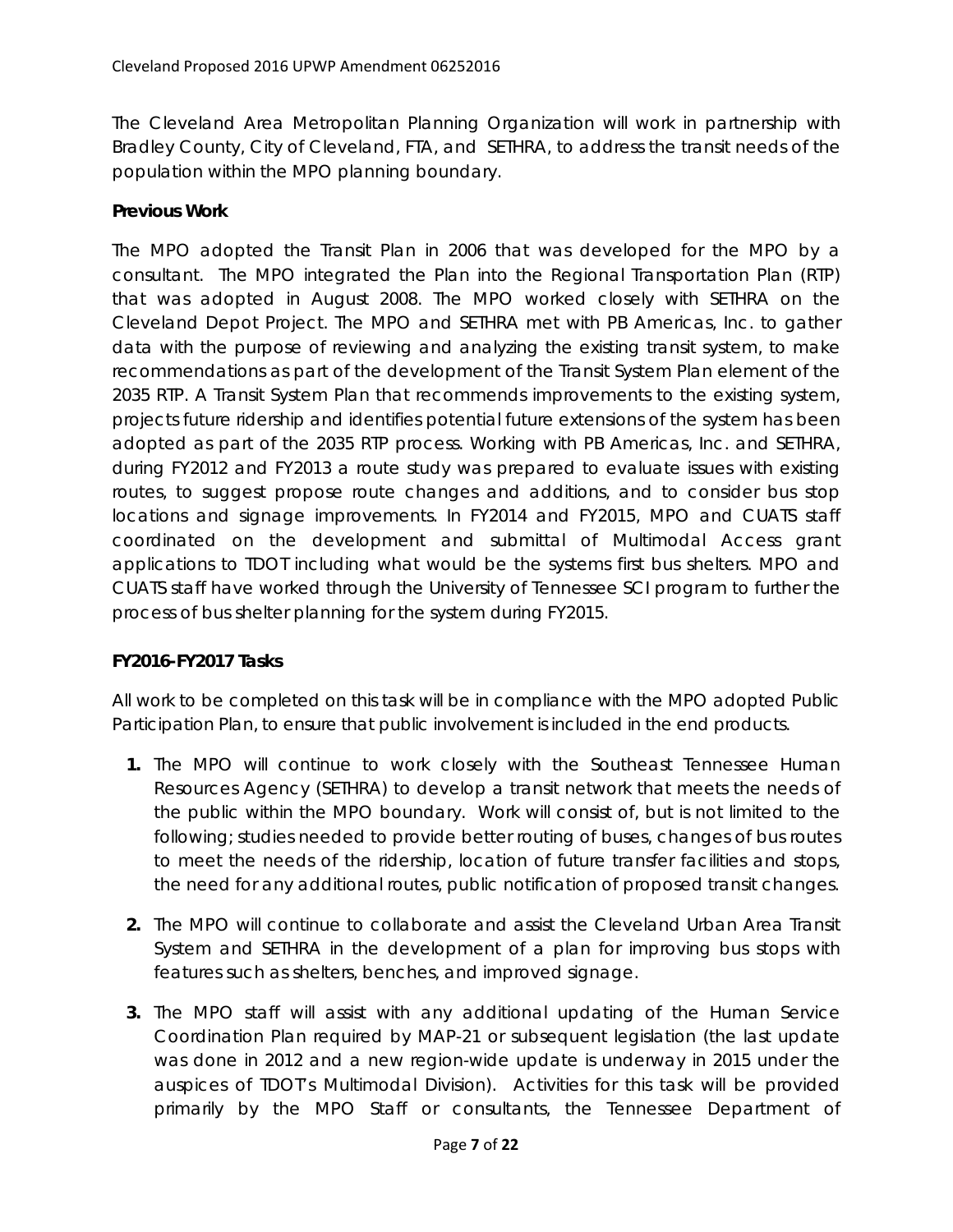Transportation's Division of Multimodal Transportation Resources, in conjunction with the Southeast Tennessee Human Resources Agency (SETHRA).

**4.** The MPO staff, CUATS staff and others will work cooperatively in the 2040 RTP planning process to consolidate the bicycle/pedestrian plan and the transit plan into a coordinated multimodal planning document. Work will include coordinated planning for multi-modal facilities in and near corridors served by transit routes.

# **Products**

A continuously updated Transit Systems Plan that serves the current needs of the population within the MPO planning area boundary.

#### **Product Schedule**

Work tasks are a continuing collaborative effort with SETHRA and CUATS. The MPO will update or amendment the Human Services Plan as needed.

#### **Figure 9: Task D Product Schedule**

| <b>Product</b>                                                                     | Schedule         |
|------------------------------------------------------------------------------------|------------------|
| <b>Updated Plan for bus stop improvements</b>                                      | <b>Fall 2015</b> |
| Updates to the Transit Systems Plan and related<br>bicycle and pedestrian planning | On-going task    |
| <b>Updates to the Human Services Plan</b>                                          | On-going task    |
| <b>Consolidation of Transit and Bike/Ped plans</b>                                 | Spring 2016      |

# **Work Task V --- Data Collection**

#### **Responsible Agencies**

The responsible agencies include the Tennessee Department of Transportation; Cleveland Urban Area Metropolitan Planning Organization; Cleveland Utilities Electric Division, and others.

# **Purpose**

To maintain the current inventory of data and conduct studies appropriate to planning for transportation system design and operations within the MPO planning boundary.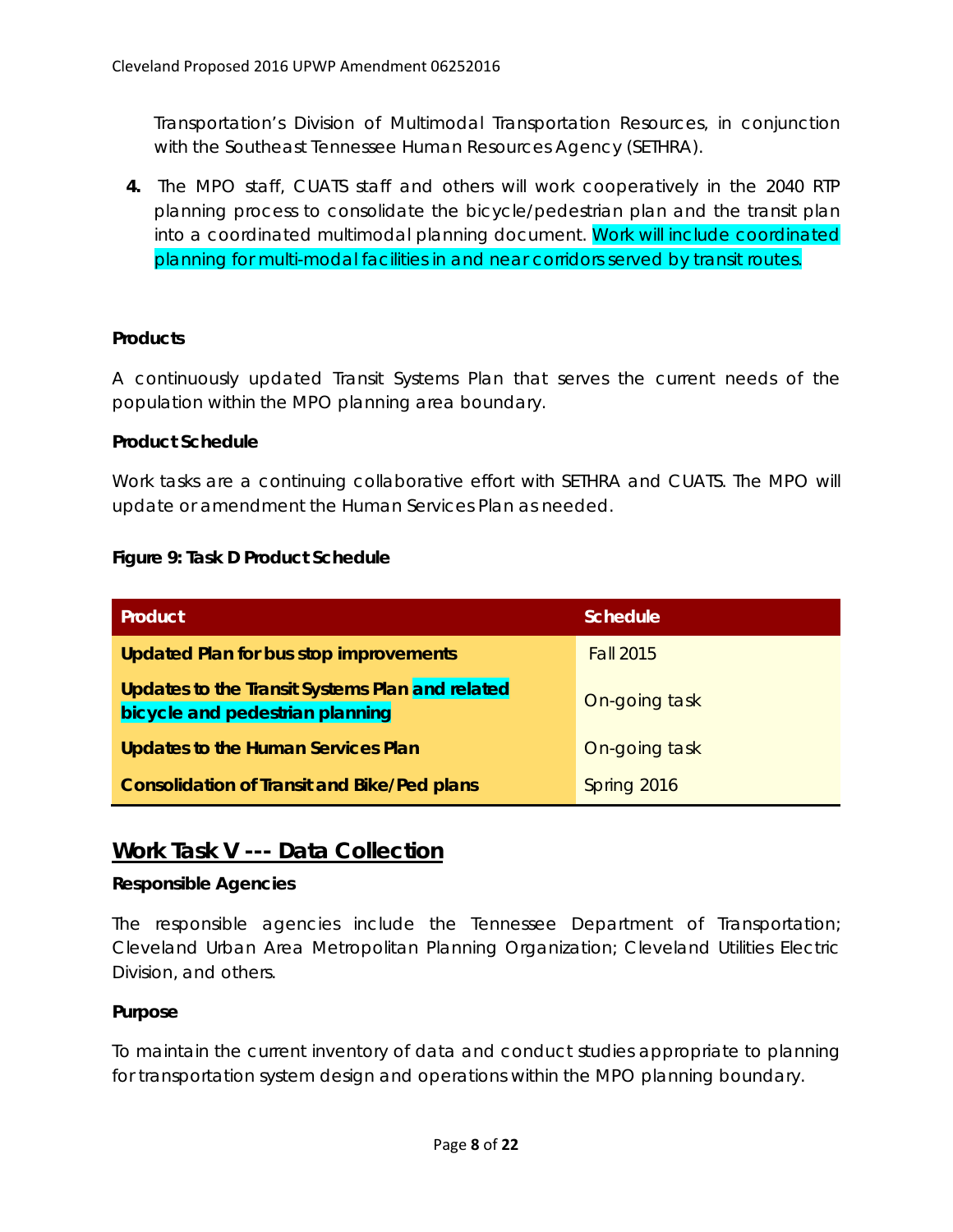#### **Previous Work**

Data was gathered from a multitude of sources for the development of the 2035 Long Range Transportation Plan. Traffic volumes have been collected at 109 annual cycle count stations. Special count data was collected for design projects as required. Accident data from Tennessee Department of Safety was coded and filed. High hazard accident data was furnished for safety studies as needed. In FY 2015 this process is being updated in preparation of the 2040 RTP

#### **FY2016—FY2017 Tasks**

All work to be completed on this task will be in compliance with the MPO adopted Public Participation Plan, to ensure that public involvement is included in the end products.

- **1.** Continue to collect traffic count data at 109 annual cycle count stations or project-specific traffic counts will be conducted by the City of Cleveland and Bradley County and the MPO will request any special traffic counts as needed for planning and design projects from TDOT.
- **2.** Maintain accident file and furnish high hazard listings and other safety data as required.
- **3.** Travel time studies will be conducted if needed for special studies.
- **4.** Working in conjunction with Cleveland Utilities Electric Division, the entity which maintains the traffic signal system and carries out traffic engineering functions within the city, the MPO will evaluate corridors in order to maintain traffic flow and mitigate congestion. The resulting information will inform the transportation planning process. Maintaining traffic flow and mitigating congestion will help to address climate change by helping to reduce stopping and starting and by helping to reduce idle time.
- **5.** Work in cooperation with TDOT in the update of the Cleveland MPO ITS **Architecture**
- **6.** Work with TDOT and local agencies regarding other aspects of planning for operations including extreme weather (e.g. dense fog is a particularly serious issue for the MPO that involves a fog detection and closure system on I-75 that must be part of ITS and transportation operations). Other concerns could include maintenance of pavement and bridges and vulnerability of transportation systems to flooding (a new flood study is presently being produced), especially as these may be exacerbated by climate change. To this end, and subject to resource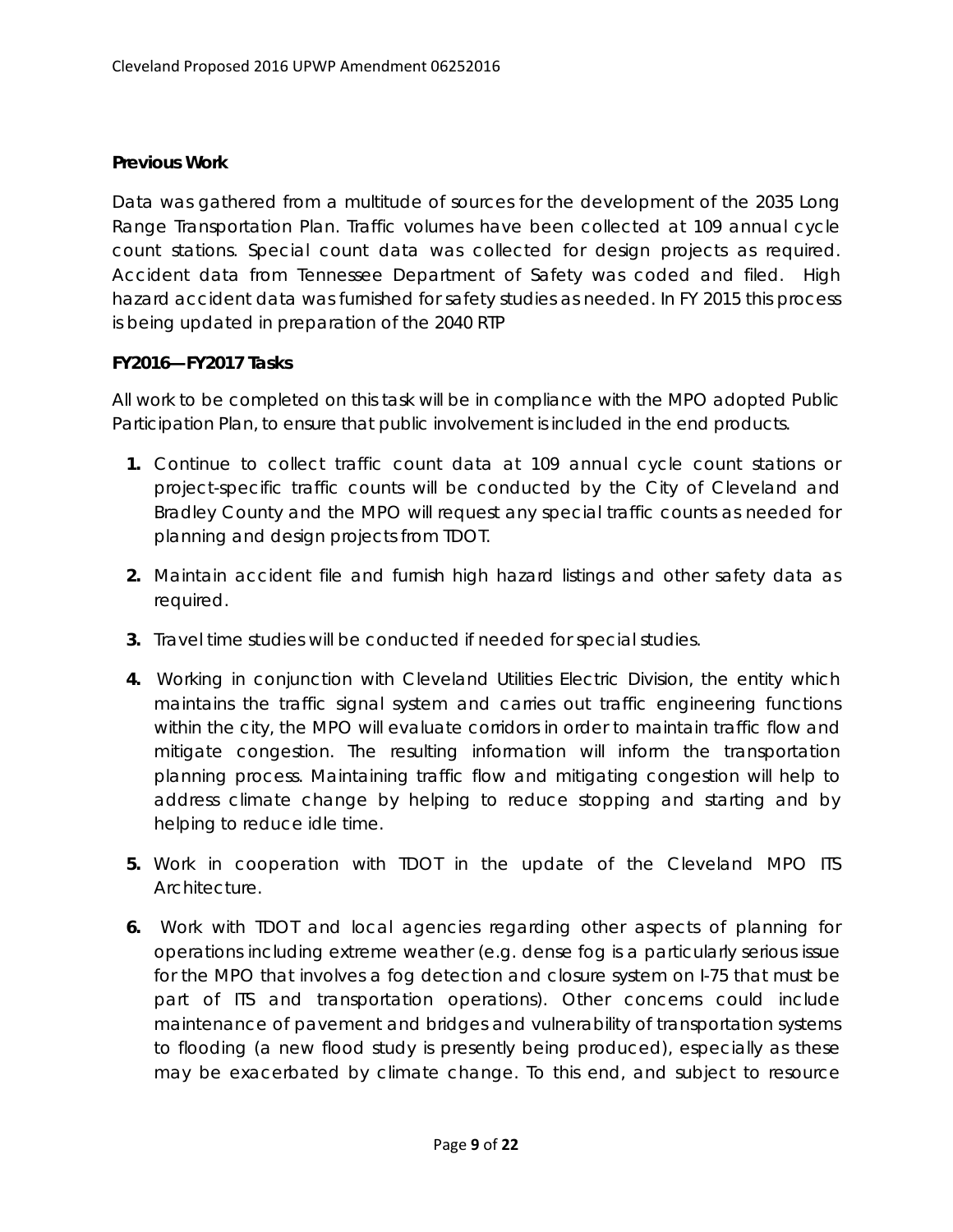availability and any necessary approvals, the MPO would participate in TDOT's "Tennessee Extreme Weather Project".

**7.** Implement a program to collect and analyze sidewalk inventory and condition data, sidewalk and bicycle improvement needs data from citizen input and demographic data, pedestrian and bicycle count data, and pedestrian and bicycle accident data, in order to inform the development of a better multimodal transportation system.

#### **Products**

A constantly updated database of information to use in the planning process and system design of the roadway network of the MPO planning boundary will be developed. Average Daily Traffic, peak hour volume, vehicle classification, directional distribution, and other traffic data will be collected and stored for future planning and design studies. Vehicle miles of travel on functionally classified systems will also be collected. High hazard lists, collision diagrams, and other accident data will be collected from Police Services. Updated data will be sent to TDOT for the TDOT TRIMS File. The MPO conducts counts of pedestrians and bicycles on a limited basis. Accident data is collected by the police department and is available to the MPO. Work is a continuing project**.** Data generated in this process will lend quantitative description to existing and emerging operational issues in the transportation system, such as additional travel time delay and congestion. TDOT has proposed to utilize a contractor to update the ITS Architectures of the smaller MPOs including Cleveland; CUAMPO will be coordinating with TDOT in the update effort.

# **Product Schedule**

 Work tasks are a continuing collaborative effort with TDOT, SETHRA and CUATS, the Chattanooga TPO, the Cities of Cleveland and Charleston, Bradley County, the Town of Calhoun, McMinn County, and various state and local agencies.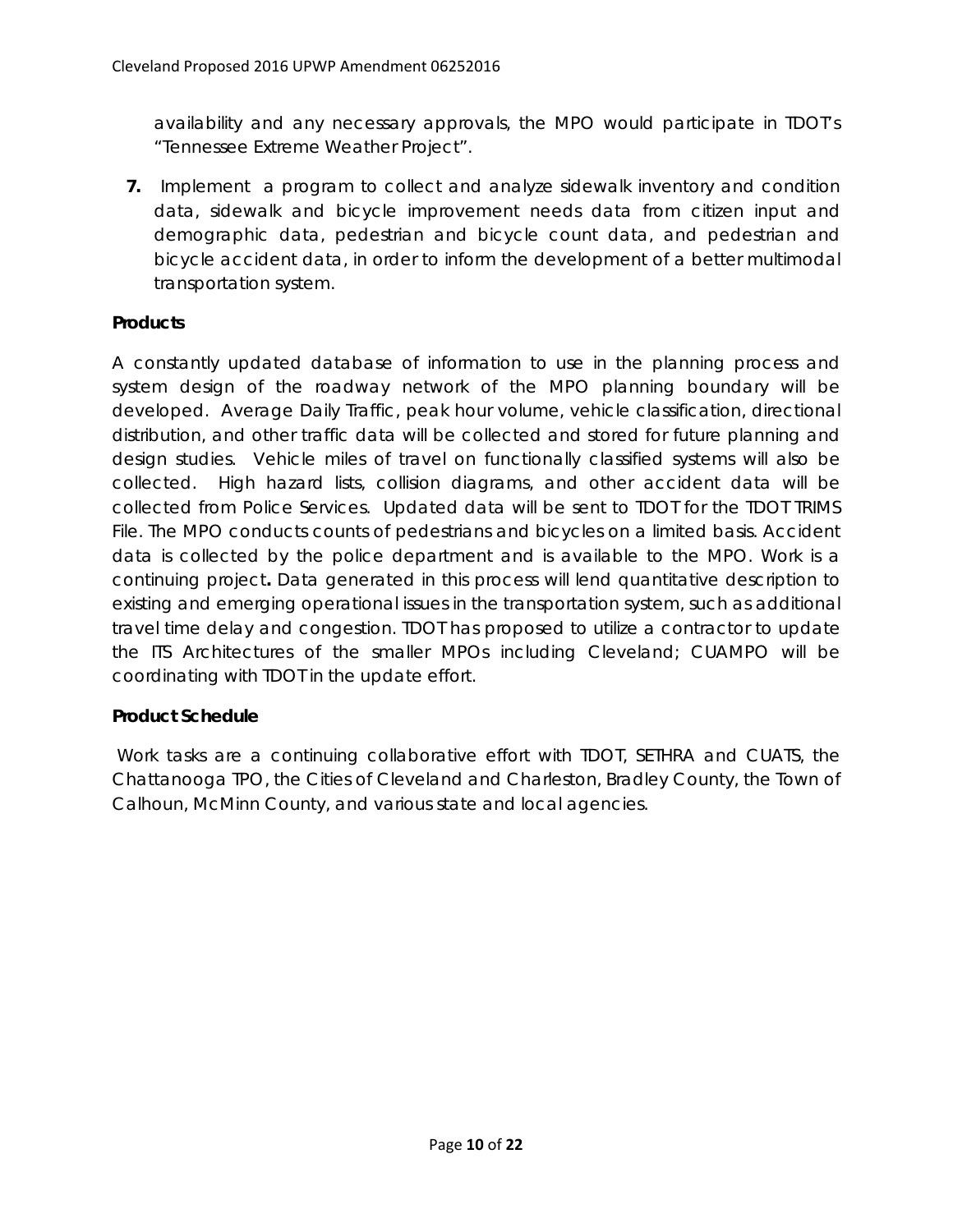# **Figure 10: Task E Product Schedule**

| Product                                                          | <b>Schedule</b>                        |  |  |  |
|------------------------------------------------------------------|----------------------------------------|--|--|--|
| <b>Traffic Counts</b>                                            | On-going (special counts as<br>needed) |  |  |  |
| <b>Accident data collection</b>                                  | On-going task                          |  |  |  |
| <b>Travel time studies</b>                                       | As needed                              |  |  |  |
| <b>ITS Architecture Update</b><br><b>Planning for Operations</b> | <b>TDOT Schedule</b><br>On-going task  |  |  |  |
| Pedestrian and Bicycle data                                      | On-going task                          |  |  |  |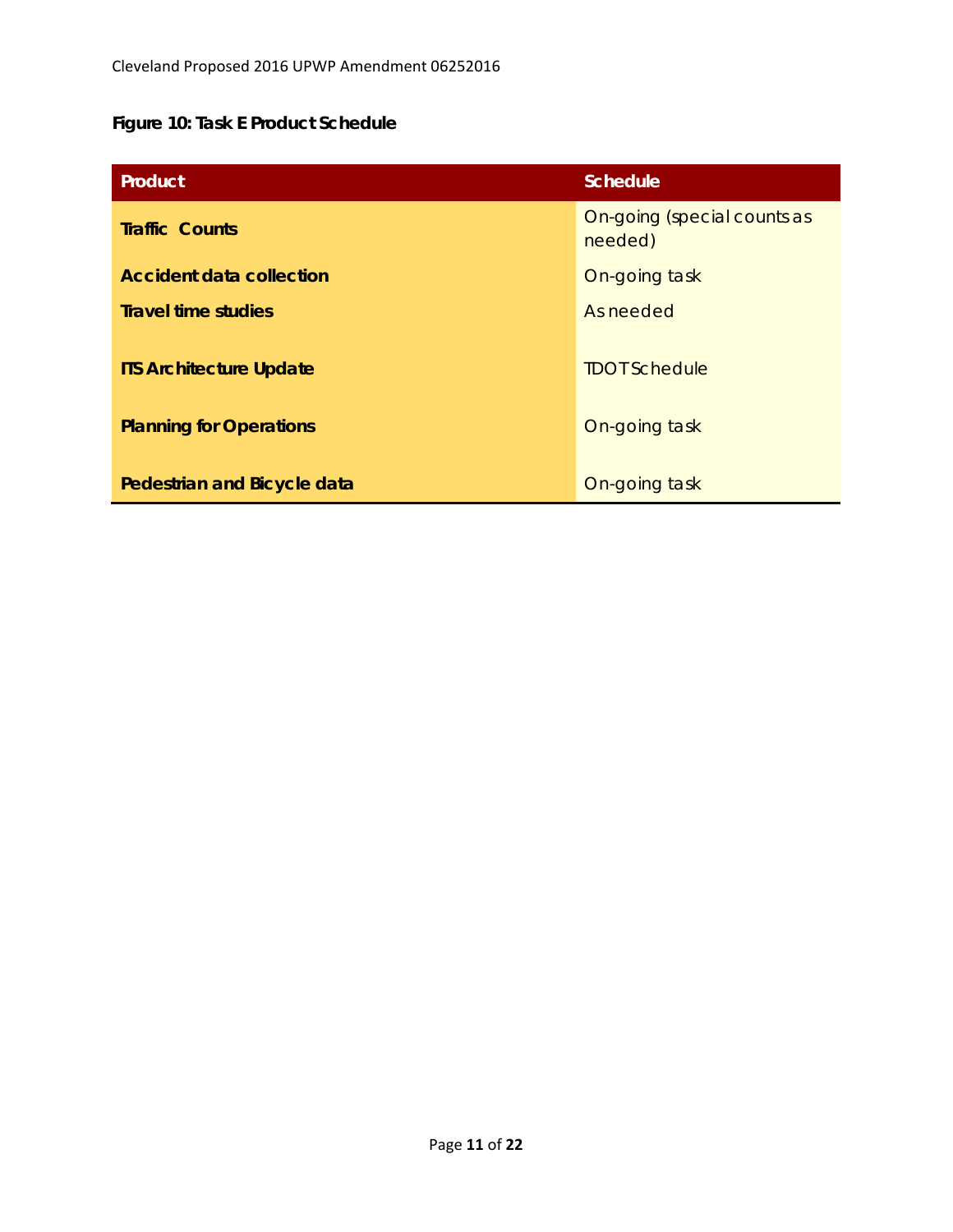# **IV. Financial Tables…. (OLD TABLES)**

| <b>MPO</b>               | <b>FHWA PL - 112 and Local Match</b> | FTA - 5303 |  |  |  |
|--------------------------|--------------------------------------|------------|--|--|--|
| Federal                  | \$53,153                             | \$0        |  |  |  |
| <b>State</b>             | \$0                                  | \$0        |  |  |  |
| Local                    | \$13,288                             | \$0        |  |  |  |
| <b>TDOT (SPR)</b>        |                                      |            |  |  |  |
| Federal                  | \$10,554                             | \$0        |  |  |  |
| <b>State</b>             | \$2,636                              | \$0        |  |  |  |
| <b>Total</b><br>\$79,631 |                                      | \$0        |  |  |  |

# **Figure 11: Task I Administration Activities Funding Resources—FY2016 OLD**

**Figure 13: Task II Long Range Transportation Planning Funding Resources—FY2016 OLD** 

| <b>MPO</b>        | <b>FHWA PL - 112 and Local Match</b> | FTA - 5303 |  |  |
|-------------------|--------------------------------------|------------|--|--|
| Federal           | \$56,747                             | \$0        |  |  |
| <b>State</b>      | \$0                                  | \$0        |  |  |
| Local             | \$14,187                             | \$0        |  |  |
| <b>TDOT (SPR)</b> |                                      |            |  |  |
| Federal           | \$21,989                             | \$0        |  |  |
| <b>State</b>      | \$5,489                              | \$0        |  |  |
| <b>Total</b>      | \$98,412                             | \$0        |  |  |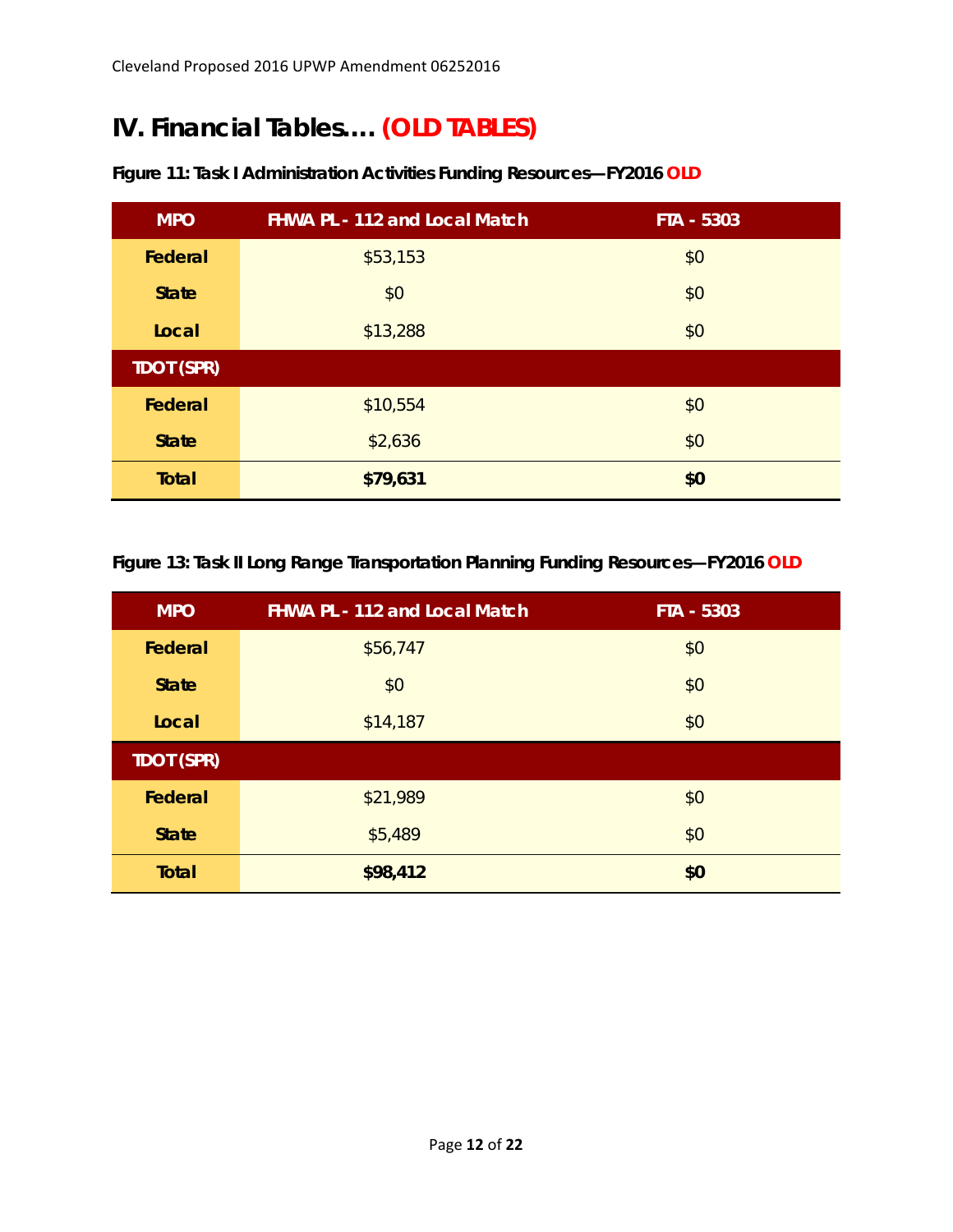| <b>MPO</b>        | <b>FHWA PL - 112 and Local Match</b> | FTA - 5303 |  |  |
|-------------------|--------------------------------------|------------|--|--|
| Federal           | \$38,205                             | \$0        |  |  |
| <b>State</b>      | \$0                                  | \$0        |  |  |
| Local             | \$9,551                              | \$0        |  |  |
| <b>TDOT (SPR)</b> |                                      |            |  |  |
| Federal           | \$0                                  | \$0        |  |  |
| <b>State</b>      | \$0                                  | \$0        |  |  |
| <b>Total</b>      | \$47,756                             | \$0        |  |  |

**Figure 15: Task III Transportation Improvement Program Funding Resources—FY2016 OLD**

# **Figure 17: Task IV Transit Planning Funding Resources—FY2016 OLD**

| <b>MPO</b>               | <b>FHWA PL - 112 and Local Match</b> | FTA - 5303 |  |  |
|--------------------------|--------------------------------------|------------|--|--|
| Federal                  | \$10,000                             | \$27,141   |  |  |
| <b>State</b>             | \$0                                  | \$3,393    |  |  |
| Local                    | \$2,500                              | \$3,393    |  |  |
| <b>TDOT (SPR)</b>        |                                      |            |  |  |
| Federal                  | \$0                                  | \$0        |  |  |
| <b>State</b>             | \$0                                  | \$0        |  |  |
| <b>Total</b><br>\$12,500 |                                      | \$33,927   |  |  |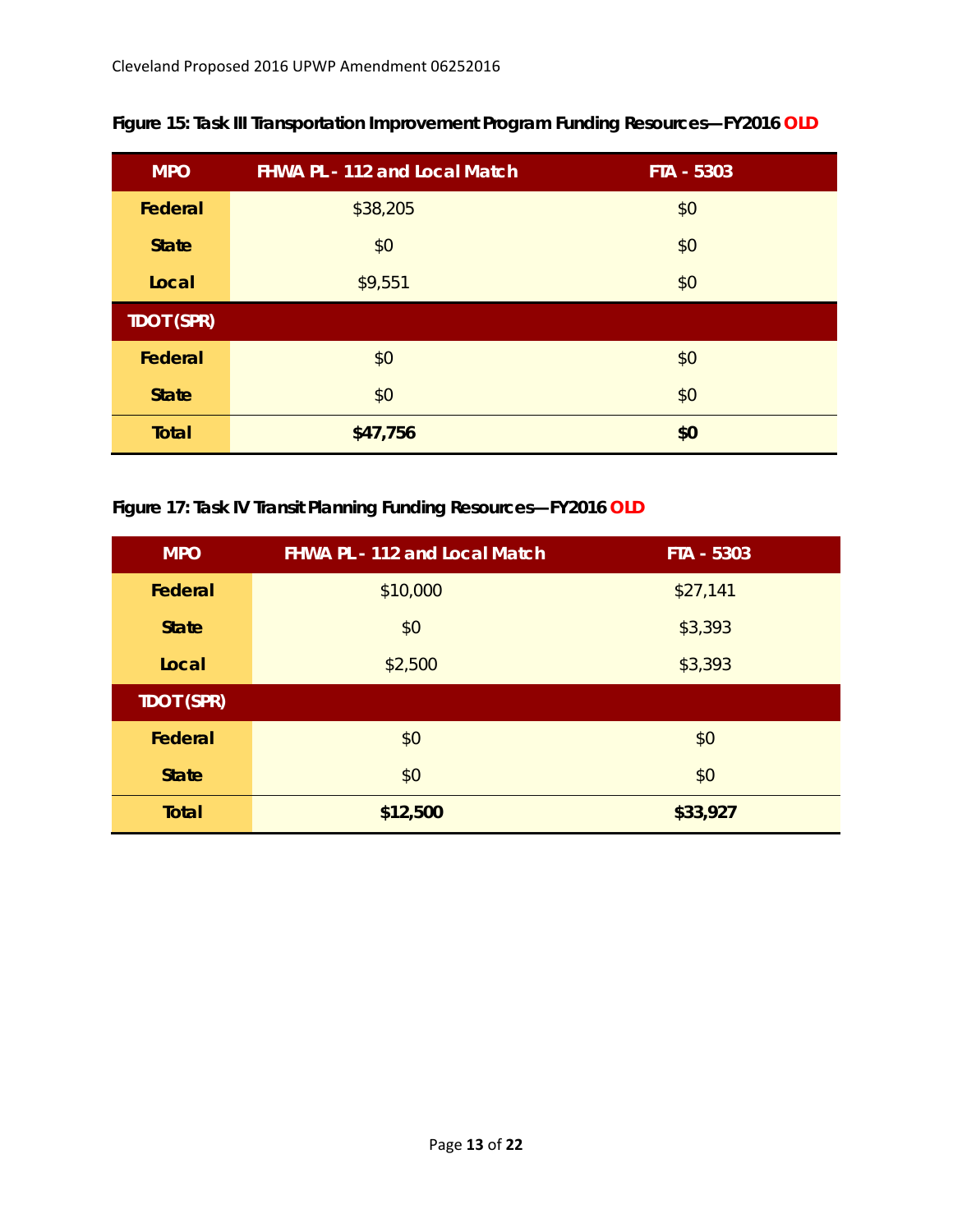| <b>MPO</b>        | FHWA PL - 112 and Local Match | FTA - 5303 |  |  |
|-------------------|-------------------------------|------------|--|--|
| Federal           | \$8,000                       | \$0        |  |  |
| <b>State</b>      | \$0                           | \$0        |  |  |
| Local             | \$2,000                       | \$0        |  |  |
| <b>TDOT (SPR)</b> |                               |            |  |  |
| Federal           | \$3,218                       | \$0        |  |  |
| <b>State</b>      | \$805                         | \$0        |  |  |
| <b>Total</b>      | \$14,023                      | \$0        |  |  |

**Figure 19: Task V Transportation Data—FY2016 OLD**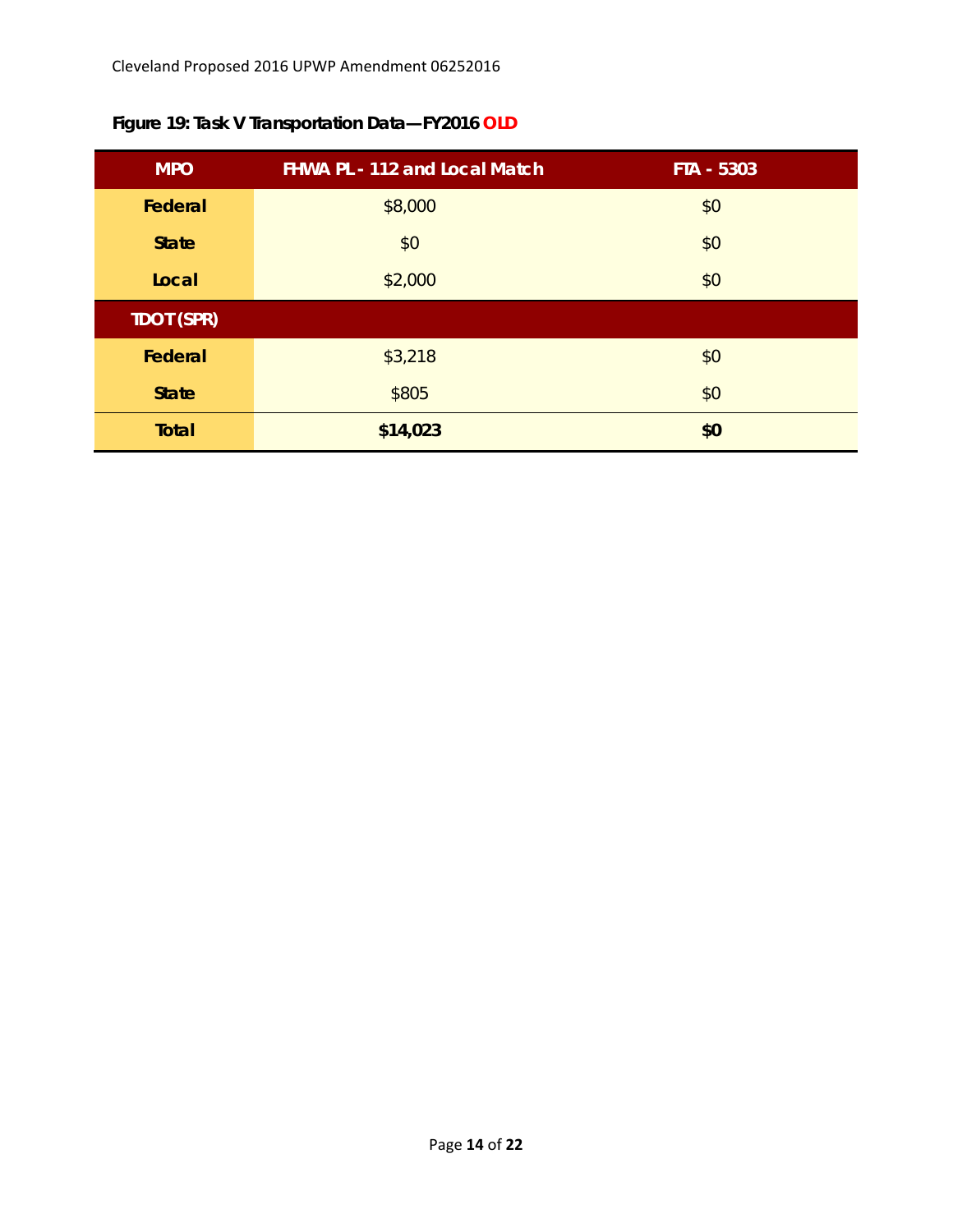| Category                                                                         | <b>PL 112</b> | <b>Reserve</b><br><b>Funds</b><br>$(PL-112)^1$ | Local<br>Match <sup>2</sup> | <b>FHWA</b><br>SPR <sup>3</sup> | <b>TDOT</b><br><b>SPR</b><br>Match <sup>3</sup> | Section<br>5303<br><b>Funds</b> | <b>State</b><br>5303<br><b>Match</b> | Local<br>5303<br><b>Match</b> | Totals <sup>4</sup> |
|----------------------------------------------------------------------------------|---------------|------------------------------------------------|-----------------------------|---------------------------------|-------------------------------------------------|---------------------------------|--------------------------------------|-------------------------------|---------------------|
| I.<br>Administration<br><b>Activities</b>                                        | \$53,153      | \$54,000                                       | \$13,288                    | \$10,554                        | \$2,636                                         | \$0                             | \$0                                  | \$0                           | \$79,631            |
| II. Long-<br>Range<br>Transportation<br>Plan                                     | \$56,747      | \$57,000                                       | \$14,187                    | \$21,989                        | \$5,489                                         | \$0                             | \$0                                  | \$0                           | \$98,412            |
| III. TIP                                                                         | \$38,205      | \$54,433                                       | \$9551                      | \$0                             | \$0                                             | \$0                             | \$0                                  | \$0                           | \$47,756            |
| <b>IV.</b> Transit<br>Planning                                                   | \$10,000      | \$1,500                                        | \$2,500                     | \$0                             | \$0                                             | \$27,141                        | \$3,393                              | \$3,393                       | \$46,427            |
| $V_{\cdot}$<br>Transportation<br><b>Systems</b><br><b>Operations</b><br>Planning | \$8,000       | \$1,500                                        | \$2,000                     | \$3218                          | \$805                                           | \$0                             | \$0                                  | \$0                           | \$14,023            |
| <b>TOTALS</b>                                                                    | \$166,105     | \$168,433                                      | \$41,526                    | \$35,761                        | \$8,930                                         | \$27,141                        | \$3,393                              | \$3,393                       | \$286,249           |

**Figure 21. Funding Sources by Category (FY2016) OLD** 

*NOTES:* 

*1. Yellow highlighted areas represent the programming of Reserve PL-112 funds.* 

*2. Match amounts not calculated for PL Reserve* 

*3. Grey shaded areas are funds used by TDOT* 

*4. Totals do not include PL Reserve funds*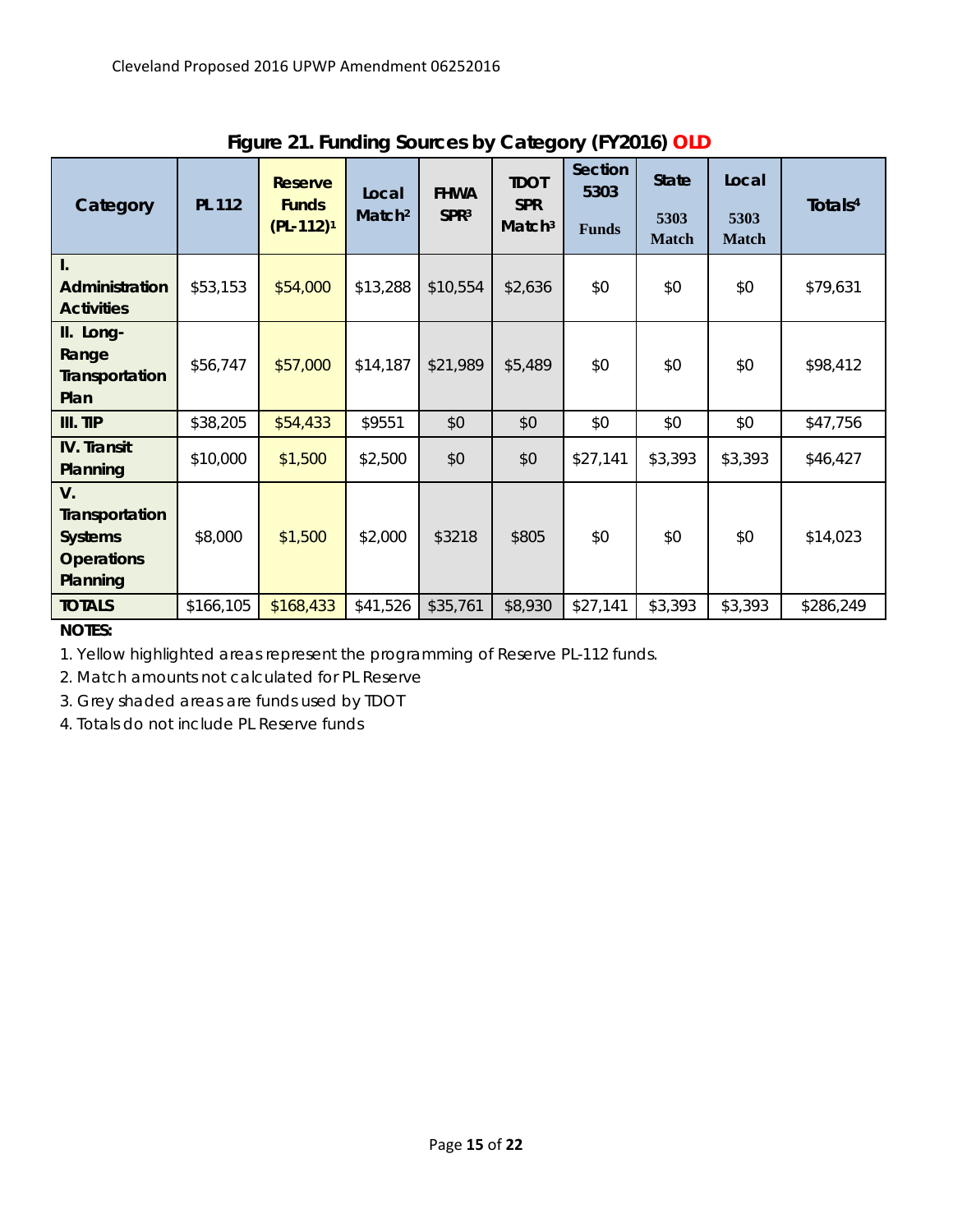| <b>TASK</b>           | <b>FHWA</b><br>SPR <sup>1</sup> | <b>TDOT</b><br><b>SPR</b><br><b>MATCH</b> | <b>TOTAL</b><br><b>FHWA</b><br><b>PL 112</b> | <b>FTA</b><br>5303 | <b>State</b><br>5303<br><b>Match</b> | MPO/Local<br>MATCH <sup>3</sup> | <b>TOTALS 2</b> |
|-----------------------|---------------------------------|-------------------------------------------|----------------------------------------------|--------------------|--------------------------------------|---------------------------------|-----------------|
| I.                    |                                 |                                           |                                              |                    |                                      |                                 |                 |
| Administration        |                                 |                                           |                                              |                    |                                      |                                 |                 |
| <b>Activities</b>     | \$10,554                        | \$2,636                                   | \$53,153                                     | \$0                | \$0                                  | \$13,288                        | \$79,631        |
| II. Long-             |                                 |                                           |                                              |                    |                                      |                                 |                 |
| Range                 |                                 |                                           |                                              |                    |                                      |                                 |                 |
| <b>Transportation</b> |                                 |                                           |                                              |                    |                                      |                                 |                 |
| Plan                  | \$21,989                        | \$5,489                                   | \$56,747                                     | \$0                | \$0                                  | \$14,187                        | \$98,412        |
| III. TIP              | \$0                             | \$0                                       | \$38,205                                     | \$0                | \$0                                  | \$9,551                         | \$47,756        |
| <b>IV.</b> Transit    |                                 |                                           |                                              |                    |                                      |                                 |                 |
| Planning              | \$0                             | \$0                                       | \$10,000                                     | \$27,141           | \$3,393                              | \$5,893                         | \$46,427        |
| $V_{\cdot}$           |                                 |                                           |                                              |                    |                                      |                                 |                 |
| Transportation        |                                 |                                           |                                              |                    |                                      |                                 |                 |
| <b>Systems</b>        |                                 |                                           |                                              |                    |                                      |                                 |                 |
| <b>Operations</b>     |                                 |                                           |                                              |                    |                                      |                                 |                 |
| Planning              | \$3,218                         | \$805                                     | \$8000                                       | \$0                | \$0                                  | \$2,000                         | \$14,023        |
| <b>TOTALS 2</b>       | \$35,761                        | \$8,930                                   | \$166,105                                    | \$27,141           | \$3,393                              | \$44,919                        | \$286,249       |

# **Figure 22. Agency Funding Sources by Category (FY2016) OLD**

*NOTES:*

*1. Grey shaded areas are funds used by TDOT* 

*2. Figures include any applicable local match for FTA funds as well* 

|               |               | <b>Federal Highway Administration</b> |                  |                    |              | <b>Federal Transit</b><br>Administration |              |               |
|---------------|---------------|---------------------------------------|------------------|--------------------|--------------|------------------------------------------|--------------|---------------|
| <b>AGENCY</b> |               | Local                                 | <b>FHWA</b>      | <b>TDOT</b>        | Section      | 5303                                     | 5303         | <b>TOTALS</b> |
|               | <b>PL 112</b> |                                       |                  | <b>SPR</b>         | 5303         | <b>State</b>                             | Local        |               |
|               | <b>Match</b>  |                                       | SPR <sup>1</sup> | Match <sup>1</sup> | <b>Funds</b> | Match                                    | <b>Match</b> |               |
| TDOT-         |               |                                       |                  |                    |              |                                          |              |               |
| PD/PT/WRD     | \$0           | \$0                                   | \$35,761         | \$8,930            | \$0          | \$3,393                                  | \$0          | \$48,084      |
| <b>MPO</b>    | \$166,105     | \$41,526                              | \$0              | \$0                | \$27,141     | \$0                                      | \$3,393      | \$238,165     |
| <b>TOTALS</b> | \$166,105     | \$41,526                              | \$35,761         | \$8,930            | \$27,141     | \$3,393                                  | \$3,393      | \$286,249     |

|  |  | Figure 23. Total Funding by Agency (FY2016) OLD |  |
|--|--|-------------------------------------------------|--|
|  |  |                                                 |  |
|  |  |                                                 |  |
|  |  |                                                 |  |

*NOTES:* 

*1. Grey shaded areas are funds used by TDOT*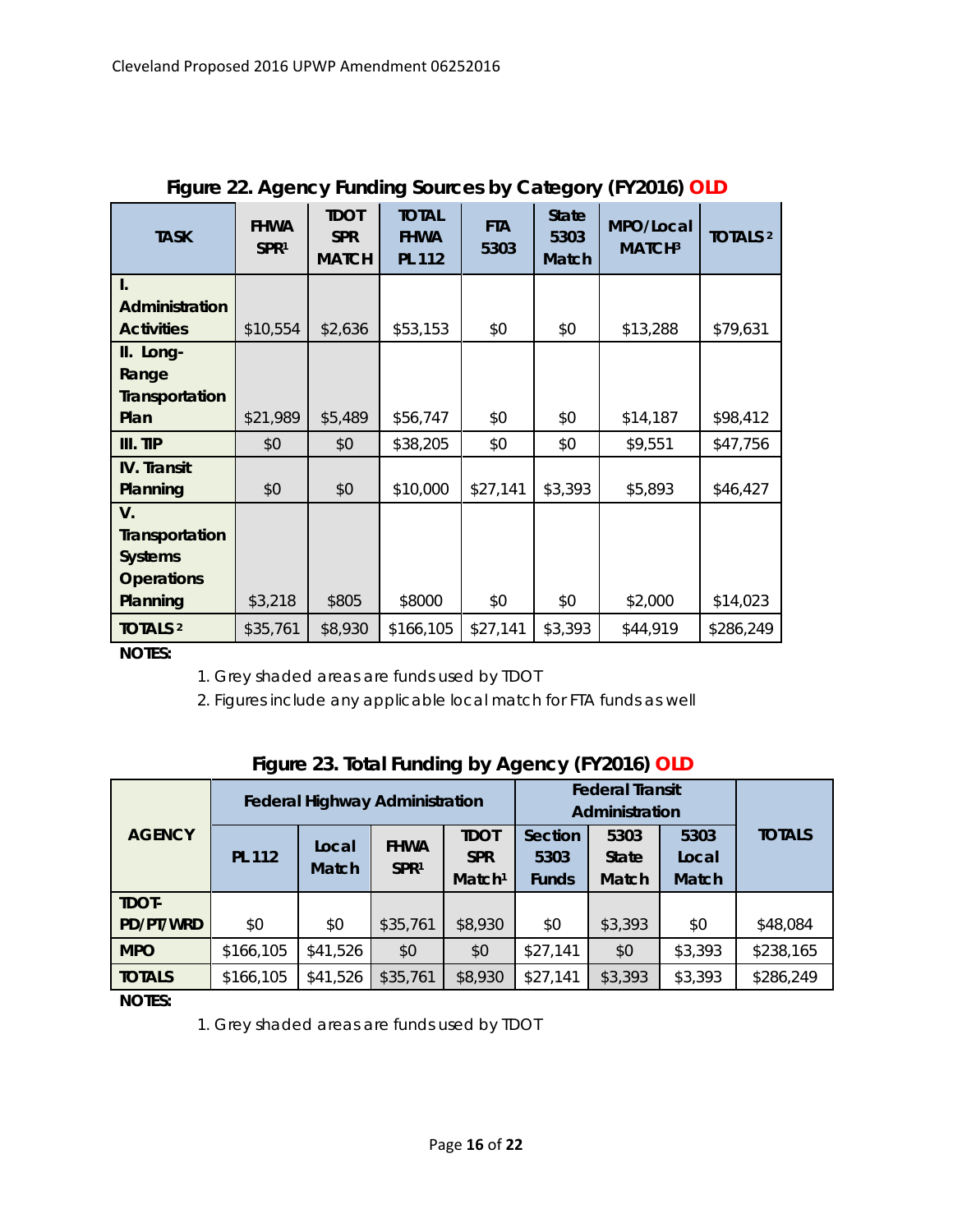# **IV. Financial Tables…. (NEW TABLES)**

| <b>MPO</b>        | <b>FHWA PL - 112 and Local Match</b> | FTA - 5303 |
|-------------------|--------------------------------------|------------|
| Federal           | \$125,867                            | \$0        |
| <b>State</b>      | \$0                                  | \$0        |
| Local             | \$31,467                             | \$0        |
| <b>TDOT (SPR)</b> |                                      |            |
| Federal           | \$10,554                             | \$0        |
| <b>State</b>      | \$2,636                              | \$0        |
| <b>Total</b>      | \$170,524                            | \$0        |

**Figure 11: Task I Administration Activities Funding Resources—FY2016 NEW**

**Figure 13: Task II Long Range Transportation Planning Funding Resources—FY2016 NEW**

| <b>MPO</b>        | <b>FHWA PL - 112 and Local Match</b> | FTA - 5303 |
|-------------------|--------------------------------------|------------|
| Federal           | \$134,006                            | \$16,740   |
| <b>State</b>      | \$0                                  | \$2,092    |
| Local             | \$33,502                             | \$2,093    |
| <b>TDOT (SPR)</b> |                                      |            |
| Federal           | \$21,989                             | \$0        |
| <b>State</b>      | \$5,489                              | \$0        |
| <b>Total</b>      | \$194,986                            | \$20,925   |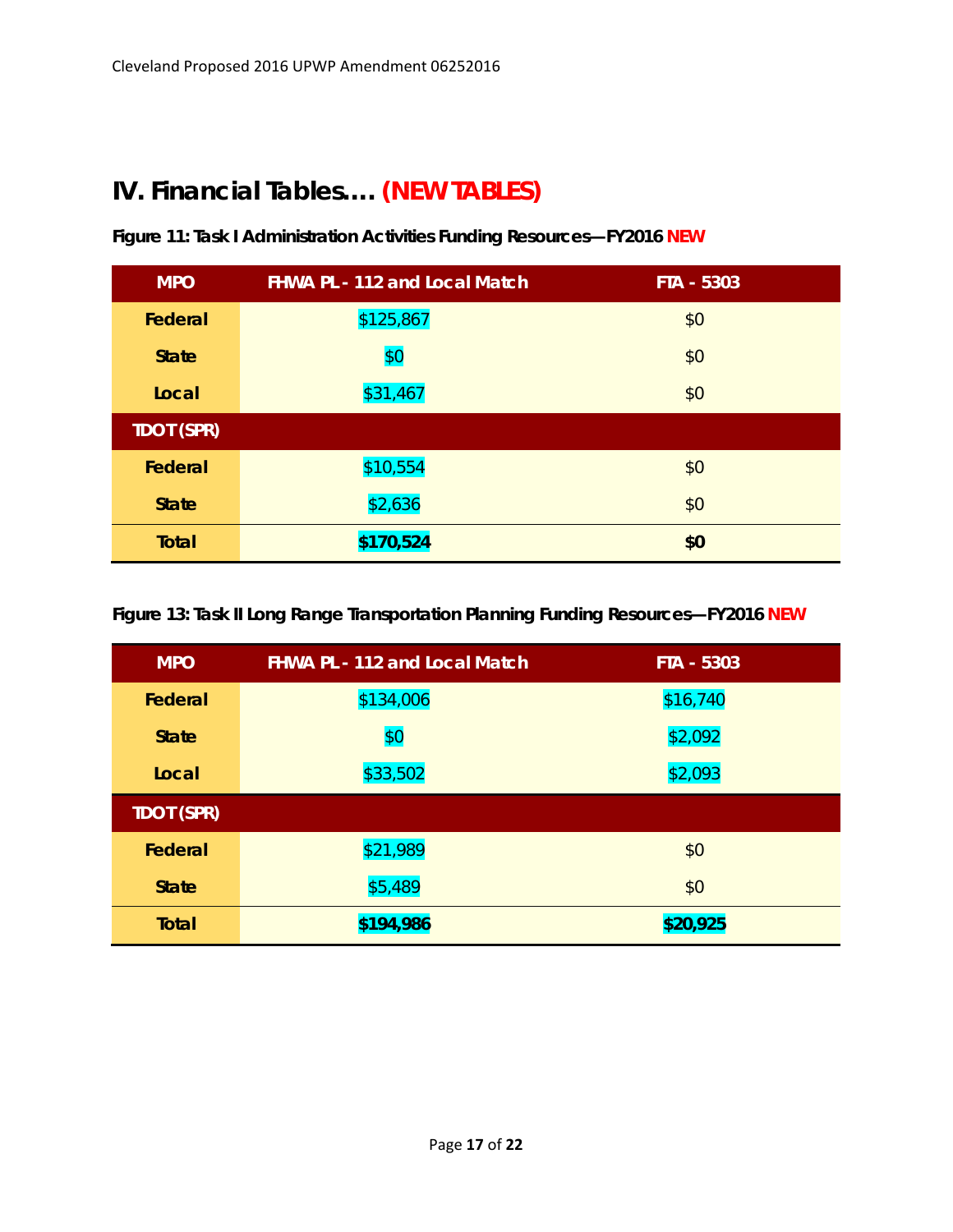| <b>MPO</b>        | <b>FHWA PL - 112 and Local Match</b> | FTA - 5303 |
|-------------------|--------------------------------------|------------|
| Federal           | \$90,469                             | \$0        |
| <b>State</b>      | \$0                                  | \$0        |
| Local             | \$22,617                             | \$0        |
| <b>TDOT (SPR)</b> |                                      |            |
| Federal           | \$0                                  | \$0        |
| <b>State</b>      | \$0                                  | \$0        |
| <b>Total</b>      | \$113,086                            | \$0        |

**Figure 15: Task III Transportation Improvement Program Funding Resources—FY2016 NEW**

**Figure 17: Task IV Transit Planning Funding Resources—FY2016 NEW**

| <b>MPO</b>        | <b>FHWA PL - 112 and Local Match</b> | FTA - 5303 |
|-------------------|--------------------------------------|------------|
| Federal           | \$23,634                             | \$25,110   |
| <b>State</b>      | \$0                                  | \$3,138    |
| Local             | \$5,909                              | \$3,139    |
| <b>TDOT (SPR)</b> |                                      |            |
| Federal           | \$0                                  | \$0        |
| <b>State</b>      | \$0                                  | \$0        |
| <b>Total</b>      | \$29,543                             | \$31,387   |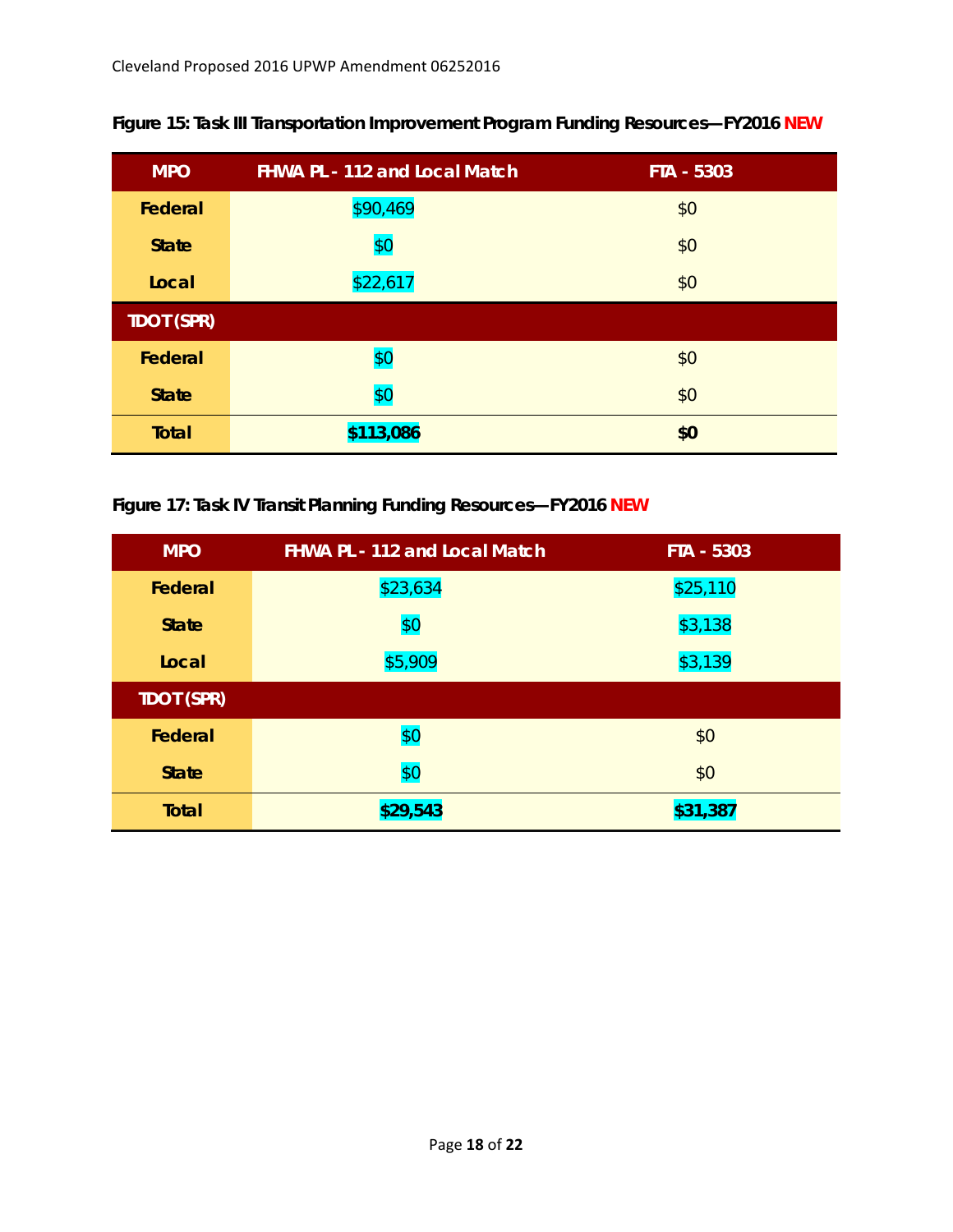| <b>MPO</b>        | <b>FHWA PL - 112 and Local Match</b> | FTA - 5303 |
|-------------------|--------------------------------------|------------|
| Federal           | \$19,361                             | \$0        |
| <b>State</b>      | \$0                                  | \$0        |
| Local             | \$3,872                              | \$0        |
| <b>TDOT (SPR)</b> |                                      |            |
| Federal           | \$3,266                              | \$0        |
| <b>State</b>      | \$817                                | \$0        |
| Total             | \$27,316                             | \$0        |

# **Figure 19: Task V Transportation Data—FY2016 NEW**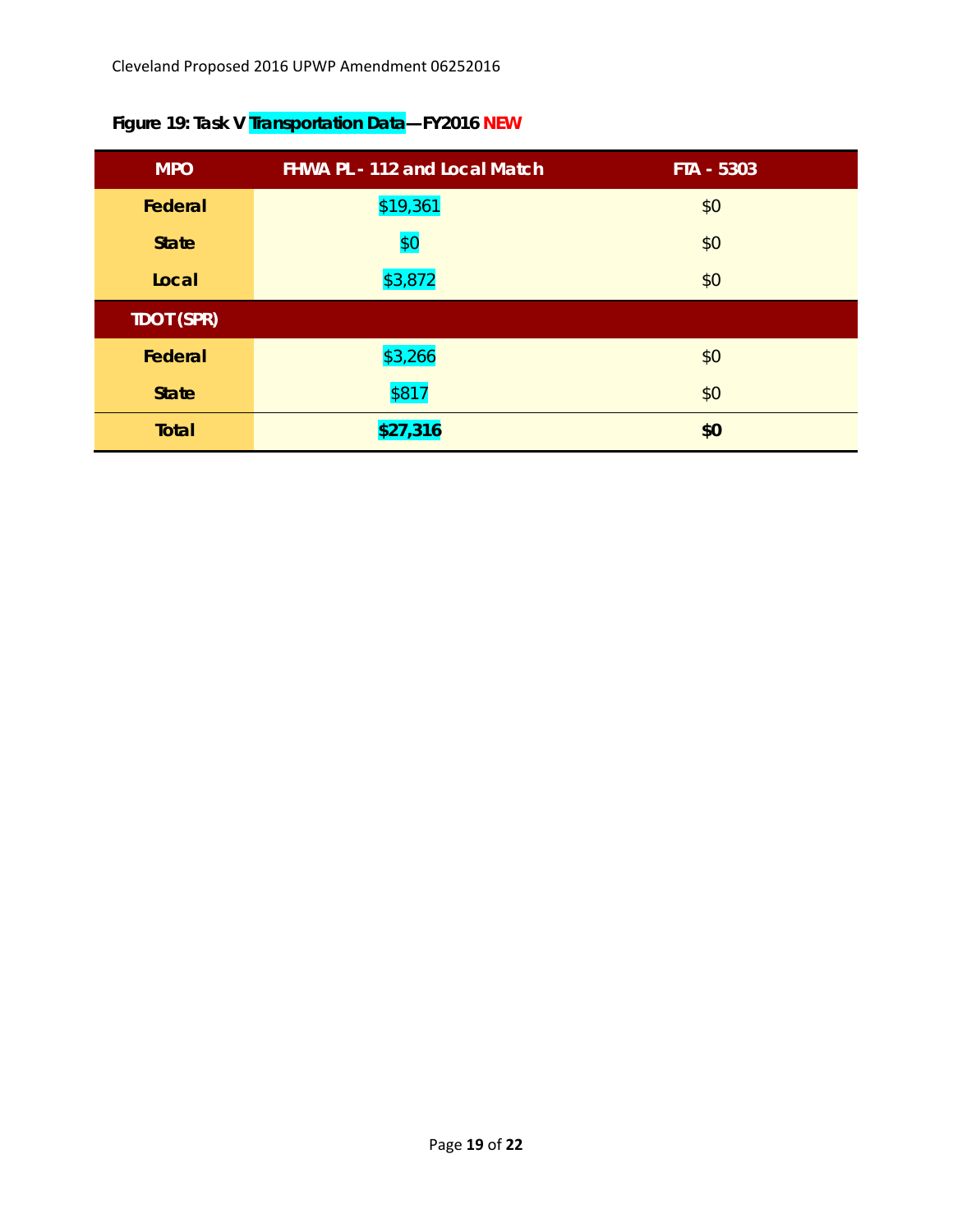| Category                                                                     | ັ<br><b>PL 112</b> | <b>Reserve</b><br><b>Funds</b><br>$(PL-112)^1$ | ັ<br>Local<br>Match <sup>2</sup> | <b>FHWA</b><br>SPR <sup>3</sup> | <b>TDOT</b><br><b>SPR</b><br>Match <sup>3</sup> | <b>Section</b><br>5303<br><b>Funds</b> | <b>State</b><br>5303<br><b>Match</b> | Local<br>5303<br><b>Match</b> | Totals <sup>4</sup> |
|------------------------------------------------------------------------------|--------------------|------------------------------------------------|----------------------------------|---------------------------------|-------------------------------------------------|----------------------------------------|--------------------------------------|-------------------------------|---------------------|
| $\mathbf{I}$ .<br>Administration<br><b>Activities</b>                        | \$125,867          | \$54,000                                       | \$31,467                         | \$10,554                        | \$2,636                                         | \$0                                    | \$0                                  | \$0                           | \$170,524           |
| II. Long-<br>Range<br>Transportation<br>Plan                                 | \$134,006          | \$57,000                                       | \$33,502                         | \$21,989                        | \$5,489                                         | \$16,740                               | \$2,092                              | \$2,093                       | \$215,911           |
| III. TIP                                                                     | \$90,469           | \$54,433                                       | \$22,617                         | \$0                             | \$0                                             | \$0                                    | \$0                                  | \$0                           | \$113,086           |
| <b>IV.</b> Transit<br>Planning                                               | \$23,634           | \$1,500                                        | \$5,909                          | \$0                             | \$0                                             | \$25,110                               | \$3,138                              | \$3,139                       | \$60,930            |
| V.<br><b>Transportation</b><br>Data Systems<br><b>Operations</b><br>Planning | \$19,361           | \$1,500                                        | \$3,872                          | \$3218                          | \$805                                           | \$0                                    | \$0                                  | \$0                           | \$28,224            |
| <b>TOTALS</b>                                                                | \$393,337          | \$168,433                                      | \$97,367                         | \$35,761                        | \$8,930                                         | \$41,850                               | \$5,230                              | \$5,232                       | \$587,707           |

**Figure 21. Funding Sources by Category (FY2016) NEW** 

*NOTES:* 

*1. Yellow highlighted areas represent the programming of Reserve PL-112 funds.* 

*2. Match amounts not calculated for PL Reserve* 

*3. Grey shaded areas are funds used by TDOT* 

*4. Totals do not include PL Reserve funds*